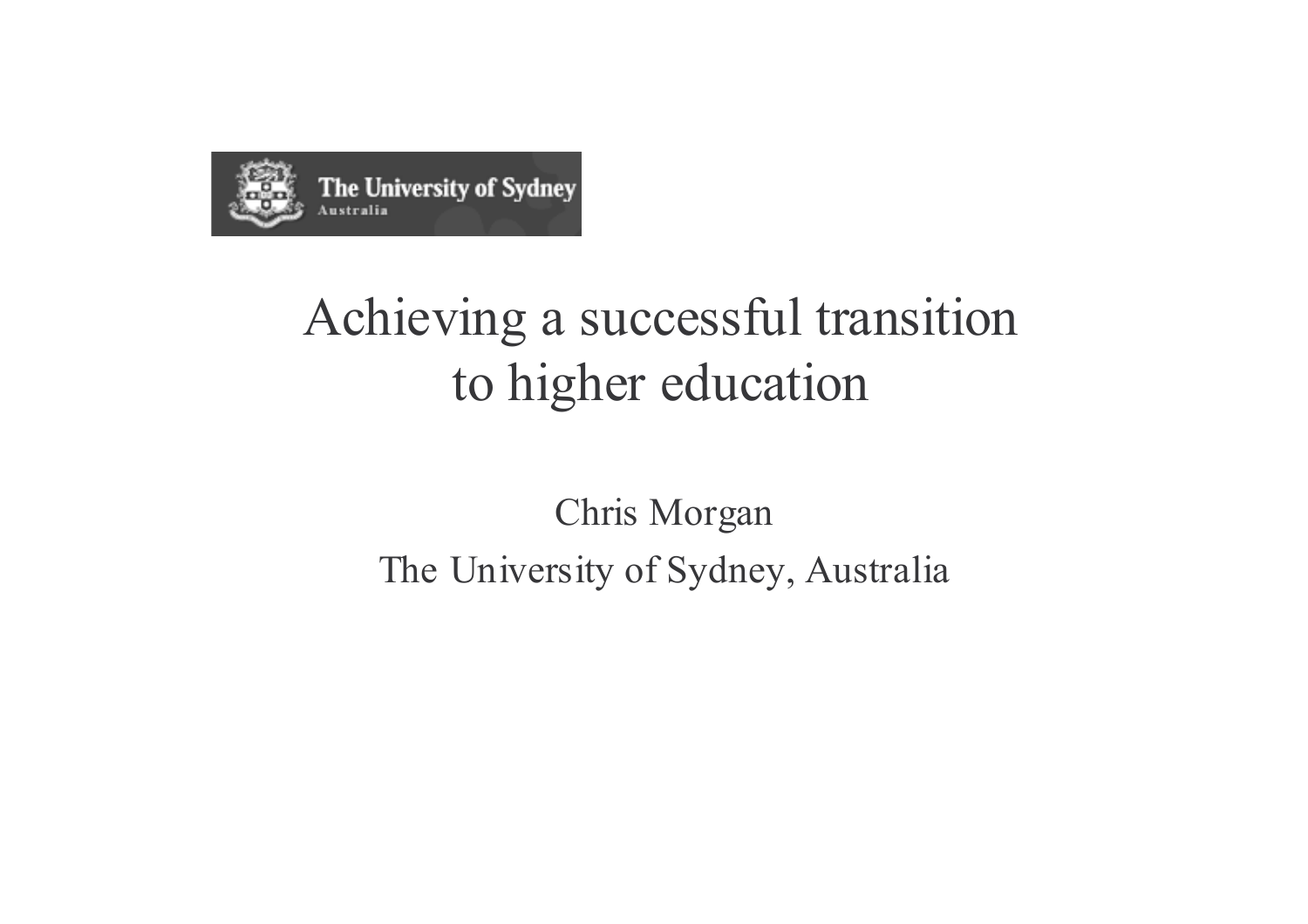

#### Australia's oldest university

• 48,000 students

of which

- 9,000 international students
- 16,000 commencing students
- 2,500 academic staff

Seeks to attract the brightest and the best students and staff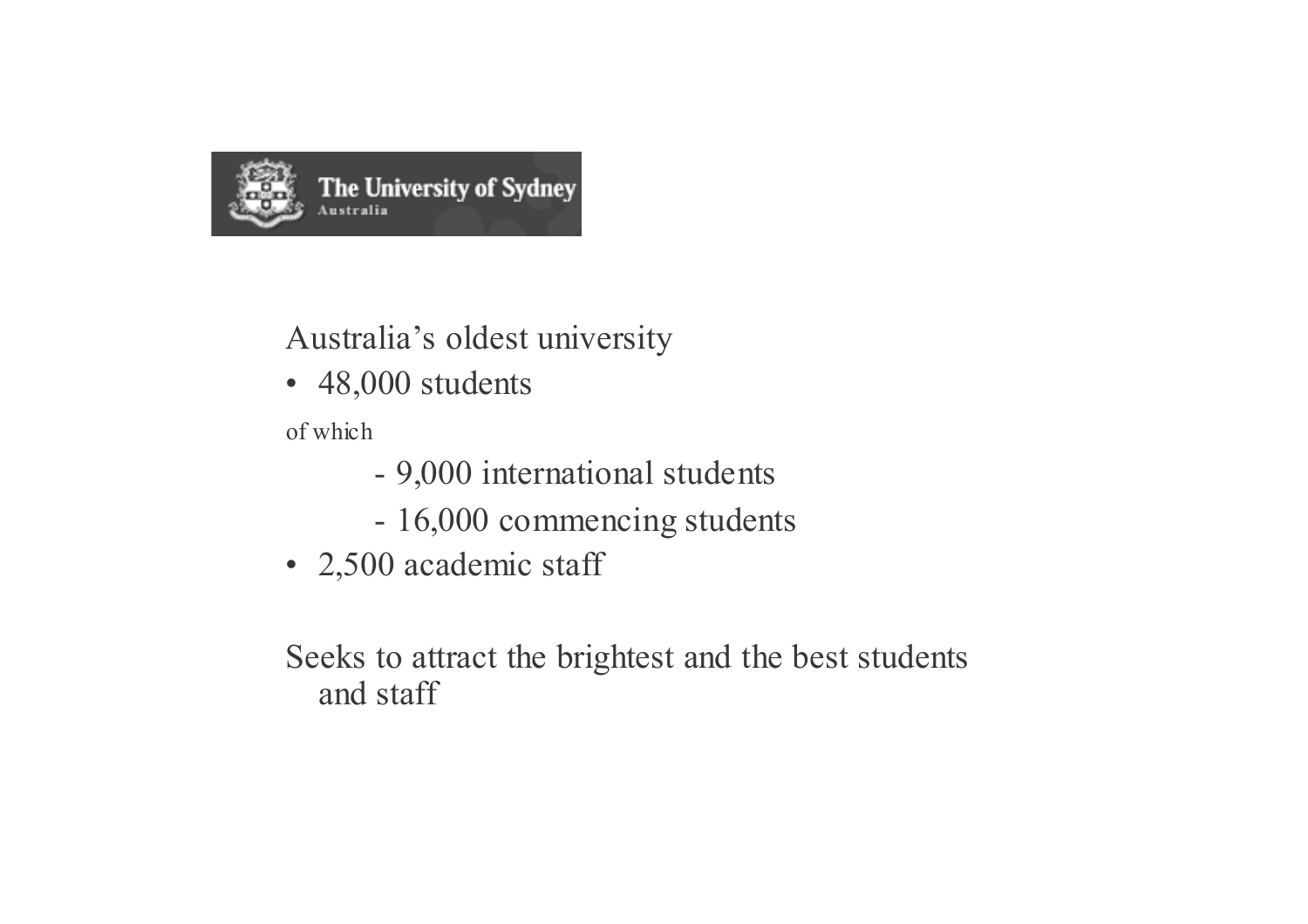Student impressions of differences between secondary school and university

- · Academic
- · Administrative
- Geographic
- Personal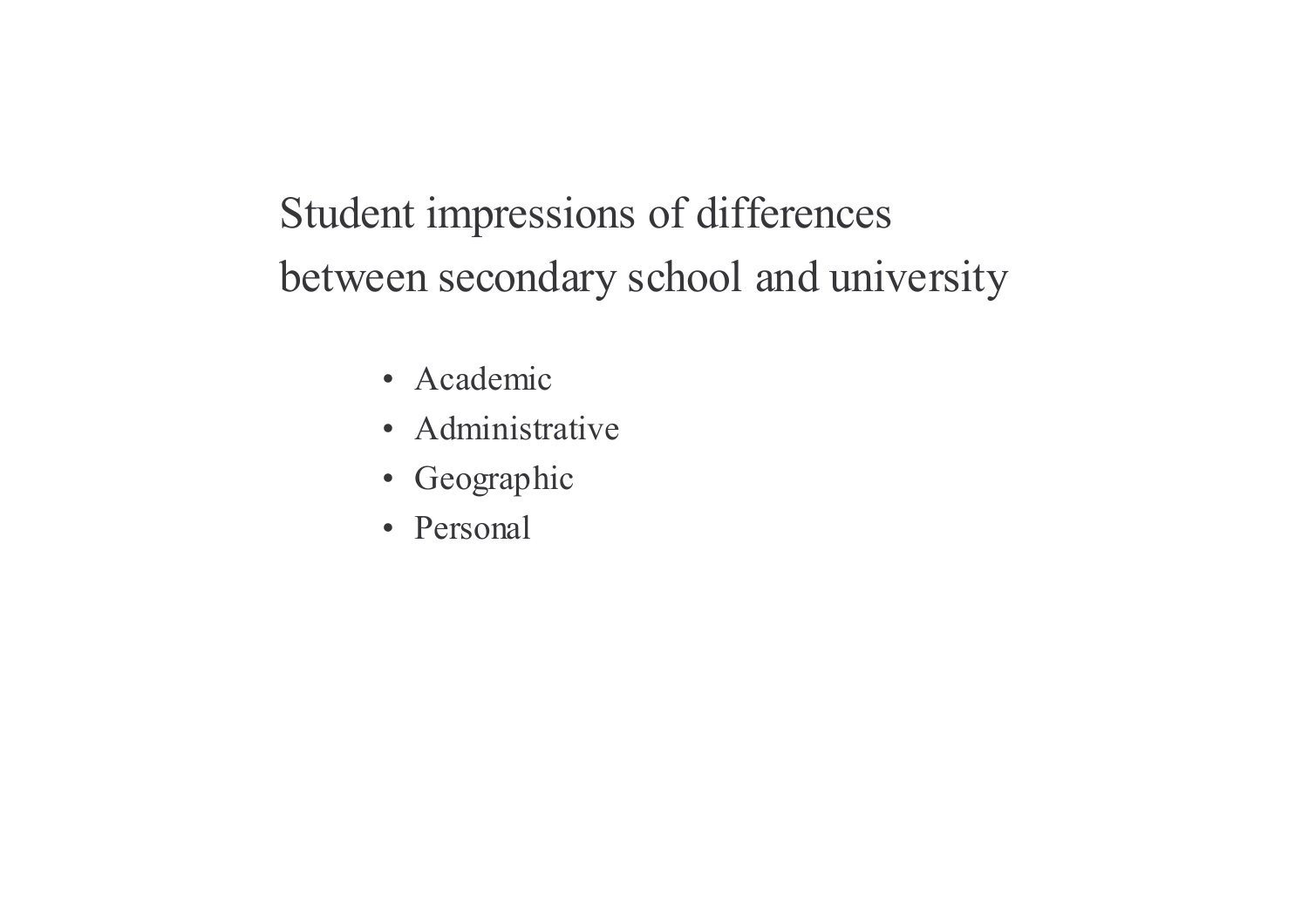### 1995 national survey of first year students

- Only half the students found their subjects interesting
- Only 53 per cent thought the staff were enthusiastic about the subjects they were teaching
- Less than half said that their teachers were good at explaining things
- Only 41 per cent thought there was a positive attitude towards learning amongst their fellow students
- Well over a quarter worked in isolation from their peers and were not interested in extra-curricular activities
- About 30 per cent were negative enough during the first  $\bullet$ semester to seriously consider deferring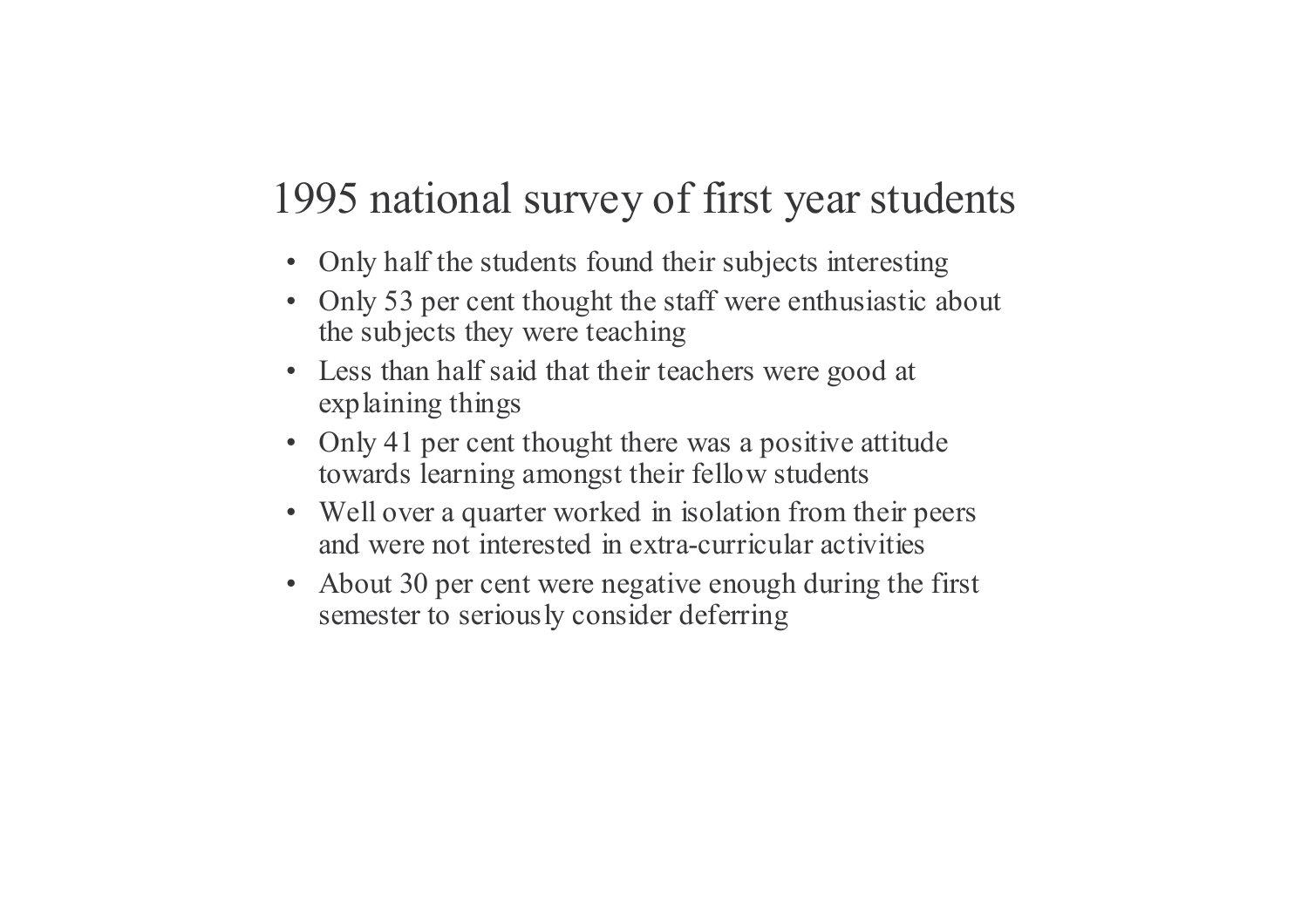

#### Targets – university level

- Develop new orientation programs and a student-at-risk program based on international best practice.
- Implement program that enhances the first year experience for students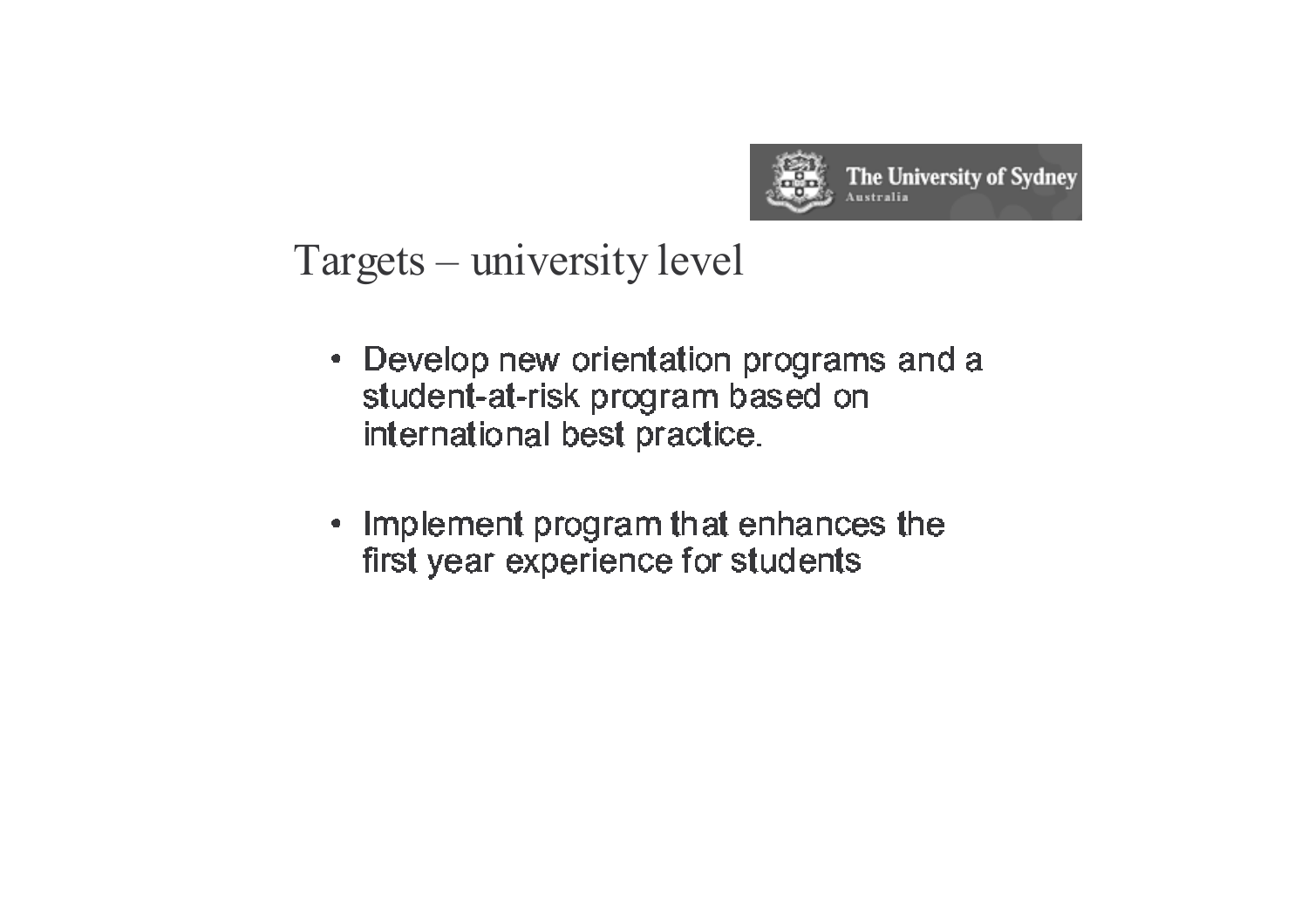

#### CHALLENGES: How to...

- reduce the difference between school and university experiences?
- ensure experiences of all students in the first  $\bullet$ month of university are positive?
- encourage staff to focus on how students progress in their academic training?
- have staff take more responsibility for the  $\bullet$ student learning experience?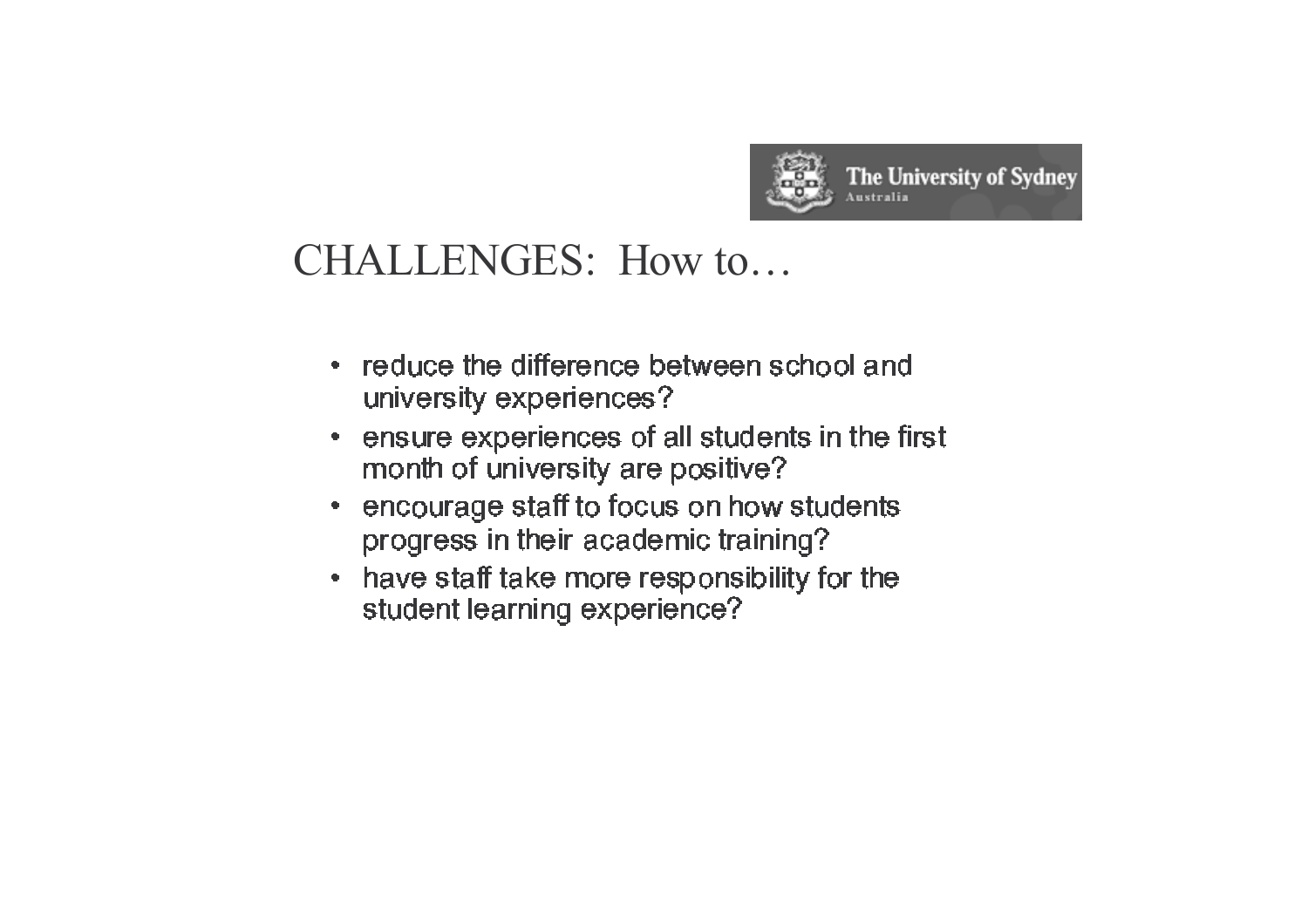

- Students will be familiarised with the University's physical environment, academic culture and support services
- Students' sense of purpose and direction will be developed by promoting their understanding of what their courses involve; where their course will lead them; and what their learning in those courses will involve
- Students' engagement with the University, including with their peers, will be promoted and supported
- Students' learning will be enhanced by developing their knowledge and skills, including generic skills, and by taking into account students' diverse backgrounds and abilities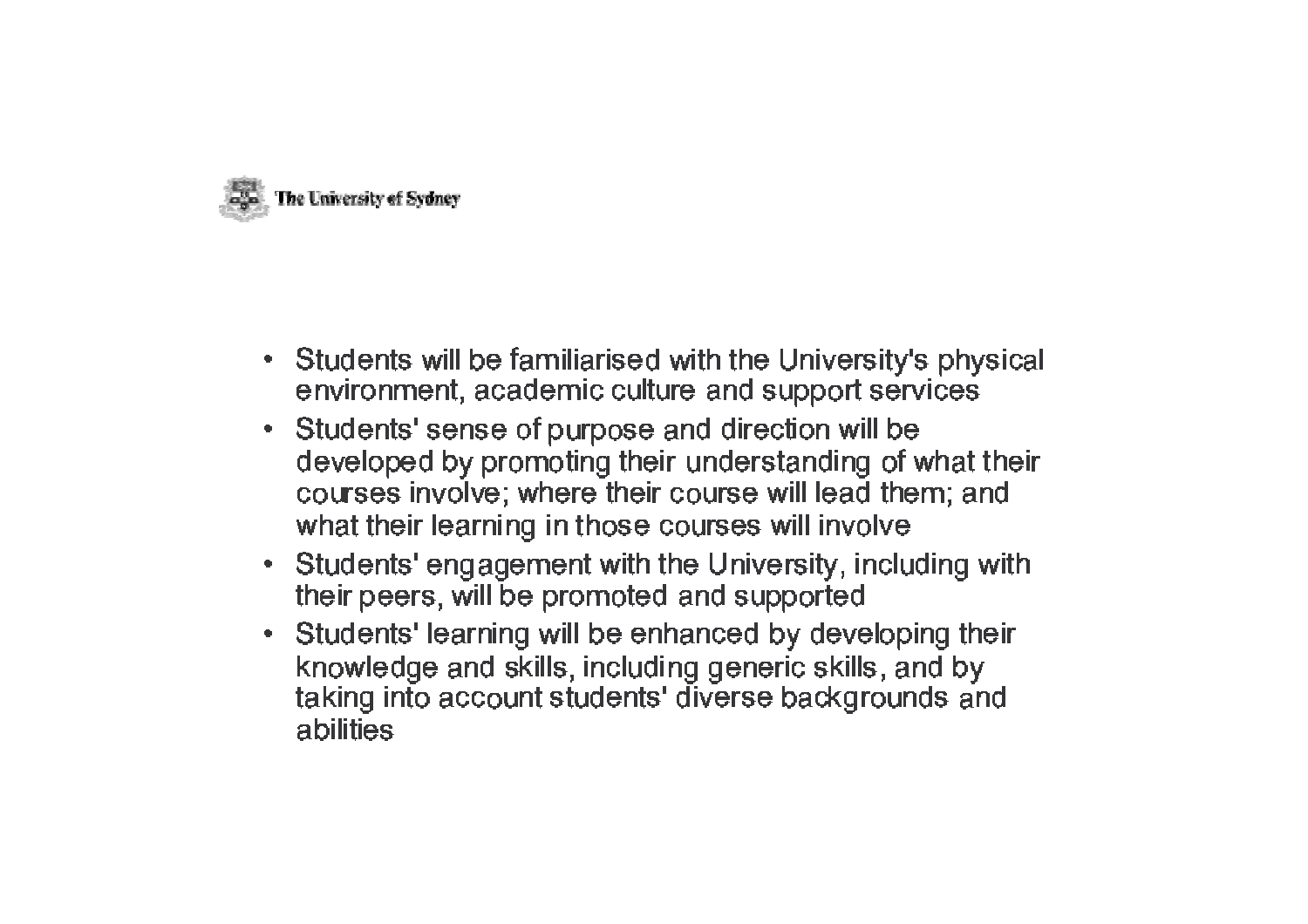

Ideas for strategies...

- Pre-enrolment and Enrolment strategies
- Orientation events
- Teaching strategies
- Teaching organisation
- Study skills advice and assistance
- Provide advice according to student's needs
- Assessment strategies
- Social events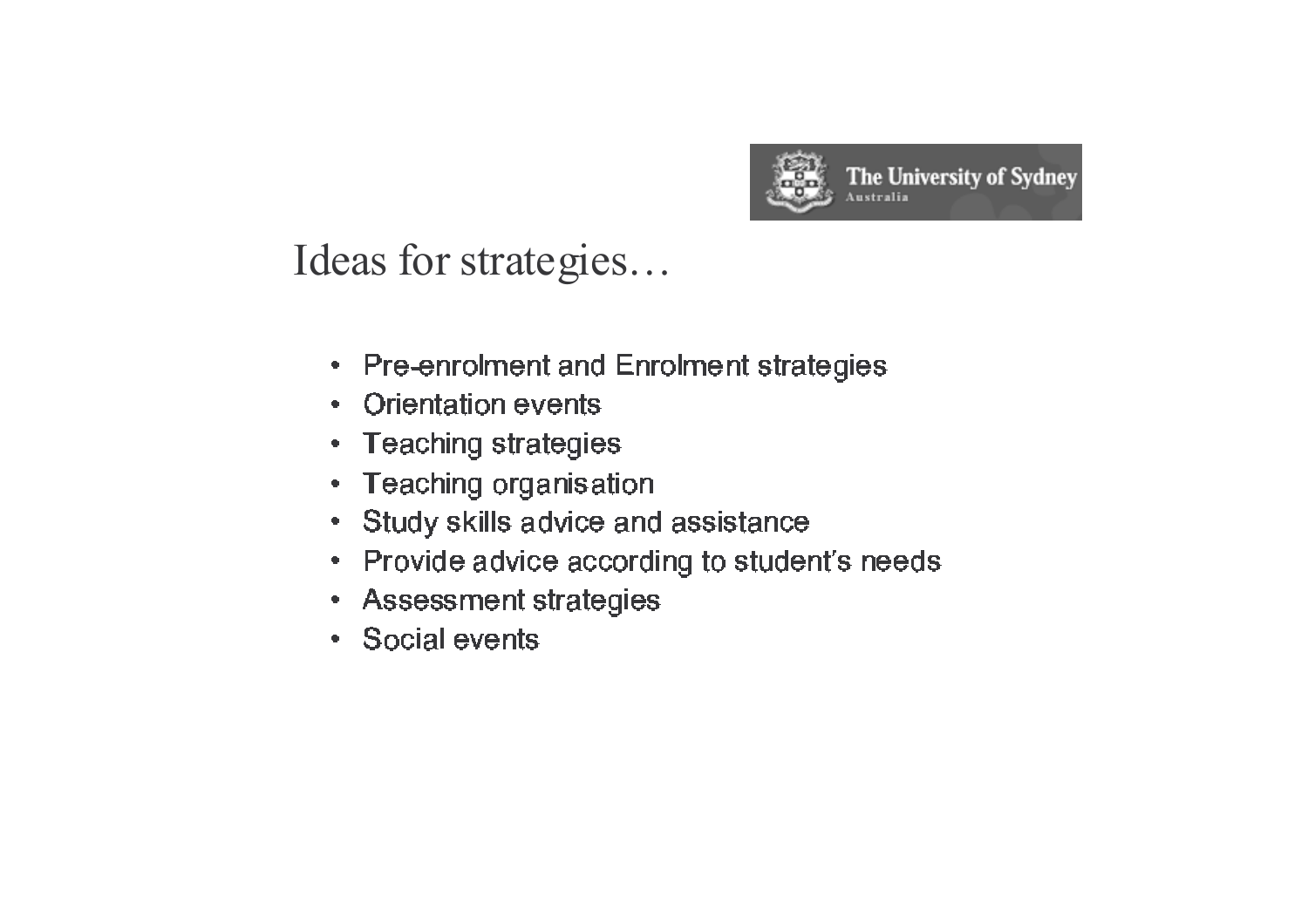#### Plan for First Year Academic Orientation and **Transition - Faculty of Rural Management**

#### Objective 1: To familiarise students with the University's physical environment, academic culture and support services

| <b>Strategy</b>                                                                                               | <b>Initiative</b>                                                                                      | <b>Responsibility</b>                                                                           | <b>Outcome</b>                                                                                                                                     |
|---------------------------------------------------------------------------------------------------------------|--------------------------------------------------------------------------------------------------------|-------------------------------------------------------------------------------------------------|----------------------------------------------------------------------------------------------------------------------------------------------------|
| 1.1 Introduce<br>students to<br>physical<br>environment                                                       | During 'O' Week<br>students have guided<br>tours of the Campus<br>organised by third year<br>students. | 'O' Week Coordinator<br>and third year students                                                 | FRM is located on an<br>extensive rural campus<br>which includes a farm,<br>vineyards, residences as<br>well as the Faculty<br>buildings. Students |
| Distance education<br>students receive printed<br>materials and can attend<br>a special 'Orientation<br>Day'. | Academic Skills Advisor<br>and Lecturers                                                               | appreciate the<br>opportunity to<br>familiarise themselves<br>with the physical<br>environment. |                                                                                                                                                    |

Full plan is available at:

http://www.itl.usyd.edu.au/FYE/initiatives/facultyPlans/FYE\_rural\_plan.doc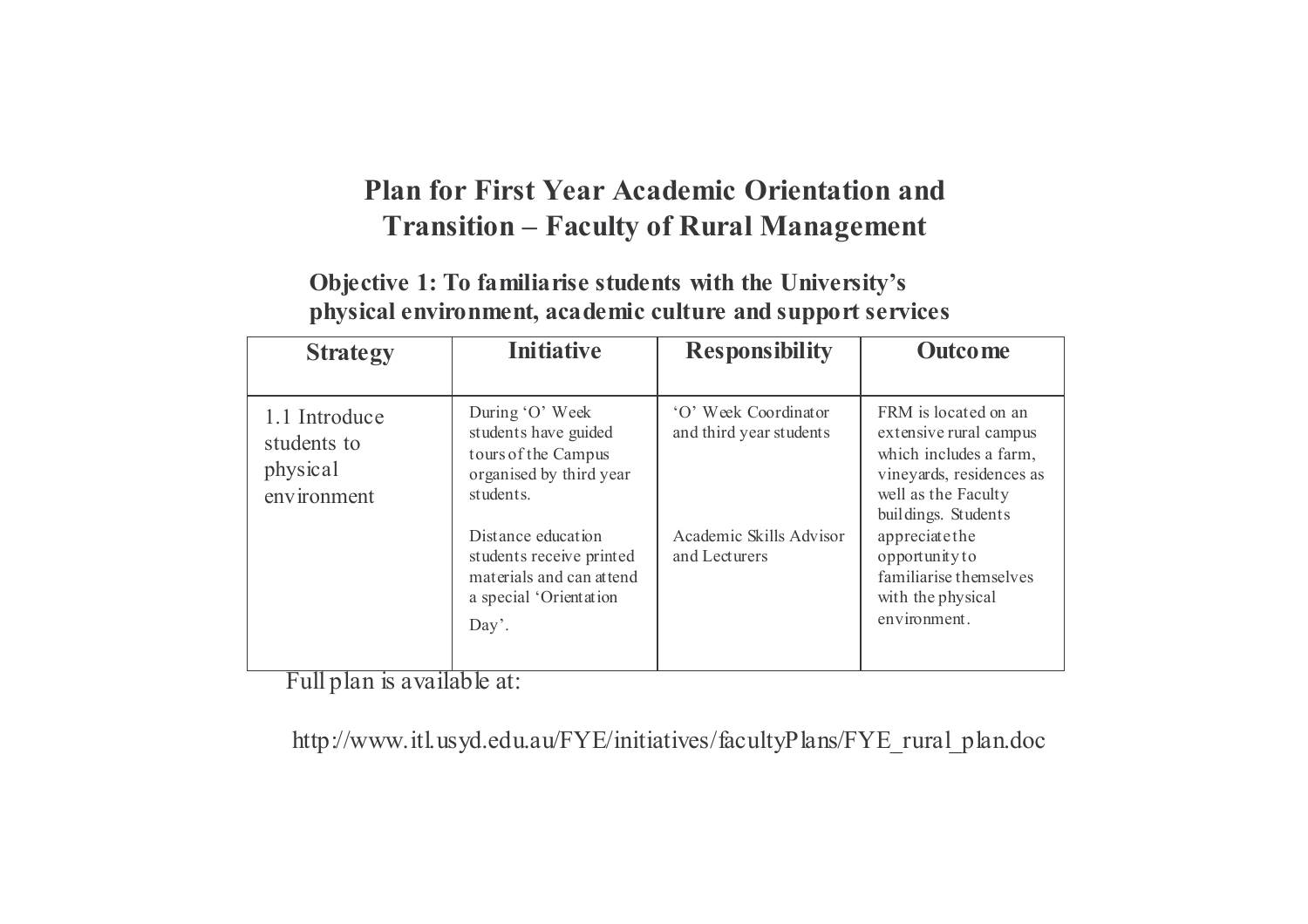

#### **Sydney Welcome Orientation and Transition**



SWOT is the Sydney Welcome Orientation and Transition program designed to help all new students to get to know the University and its services.

Faculties, the Library and central student support services work together in the SWOT Program to assist students become familiar with the University.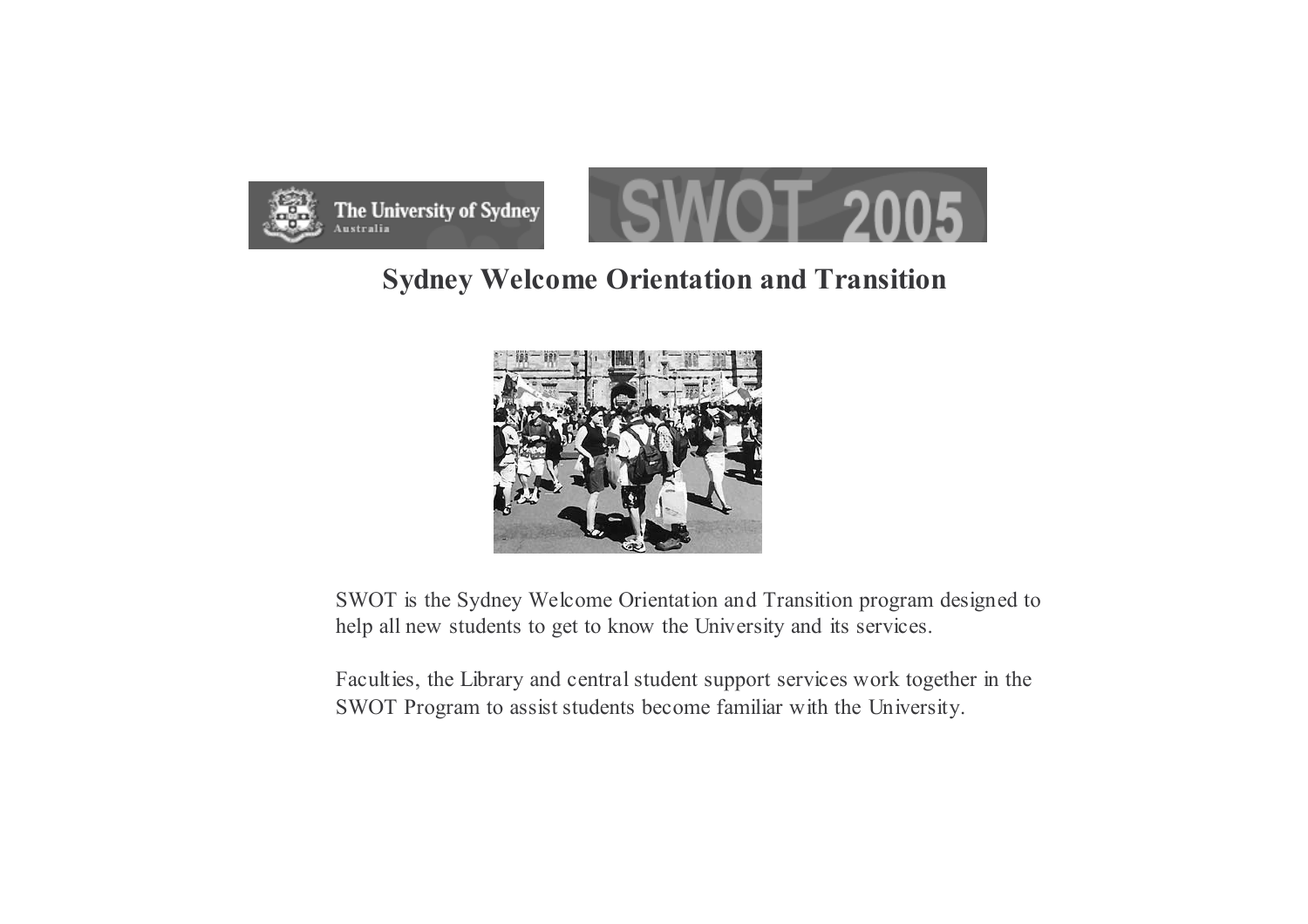## **Go to Uni quiz**

| MOTIVATION                                              | WHERE TO GO IF YOU<br>SAY 'NO'                                                        |
|---------------------------------------------------------|---------------------------------------------------------------------------------------|
| I am convinced I made the right<br>choices in my course | <b>Trading Places' workshop</b><br><b>Careers Centre</b>                              |
| I generally feel in control of<br>things                | 'Succeeding at Sydney'<br>workshop<br>'Strategies for Successful<br>Learning' lecture |
| I can cope with stress                                  | 'Coping with Stress' workshop                                                         |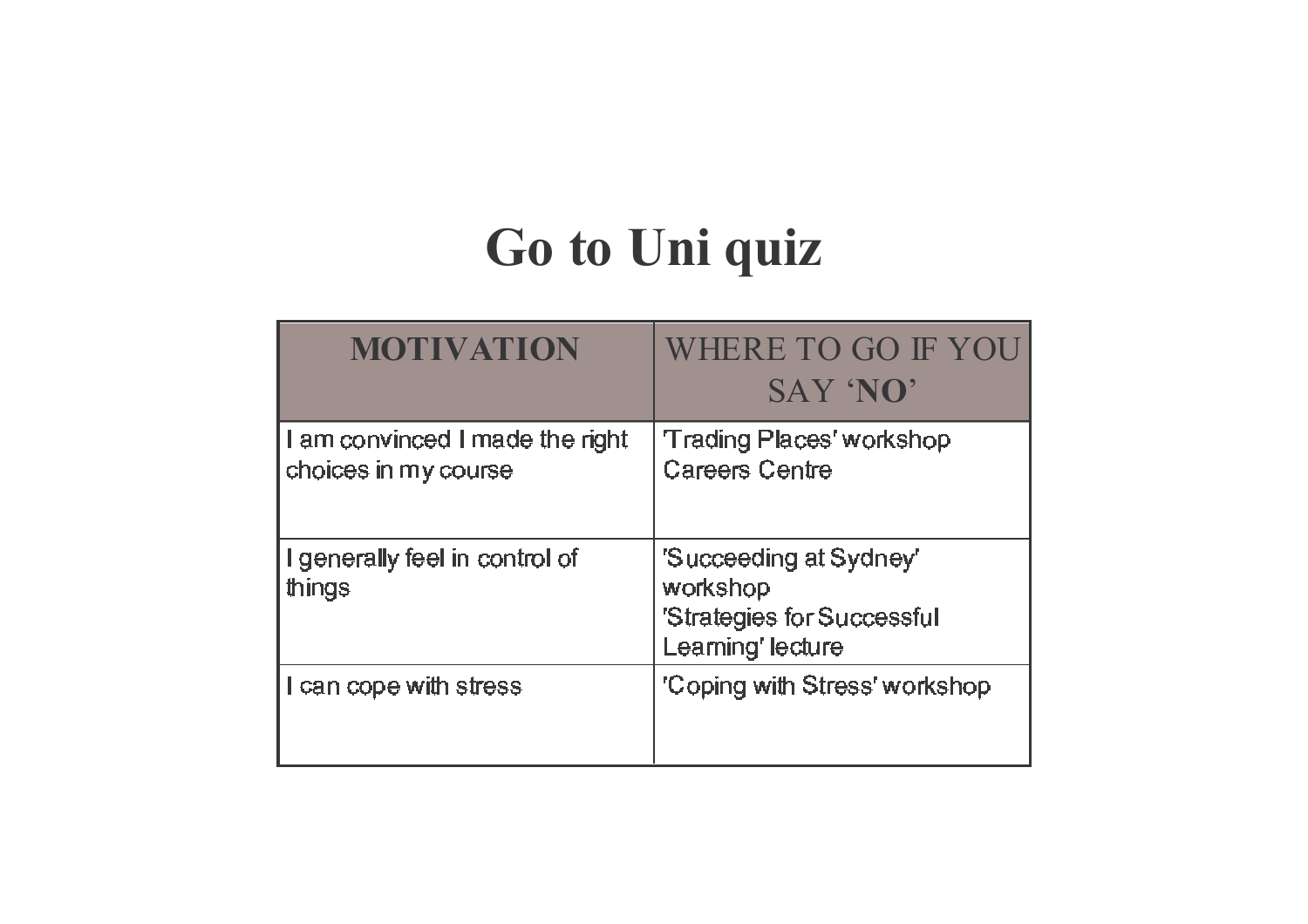| <b>FRIENDS &amp;</b>                                           | WHERE TO GO IF YOU              |  |
|----------------------------------------------------------------|---------------------------------|--|
| <b>CONTACTS</b>                                                | <b>SAY 'NO'</b>                 |  |
| I make friends easily                                          | 'Friends and Contacts' workshop |  |
| I have no worry about getting                                  | 'Succeeding at Sydney'          |  |
| involved in Uni life                                           | workshop                        |  |
| I know where to get support for<br>personal crises or problems | <b>Counselling Service</b>      |  |
| I can take responsibility for my                               | 'Strategies for Successful      |  |
| own learning                                                   | Learning' lecture               |  |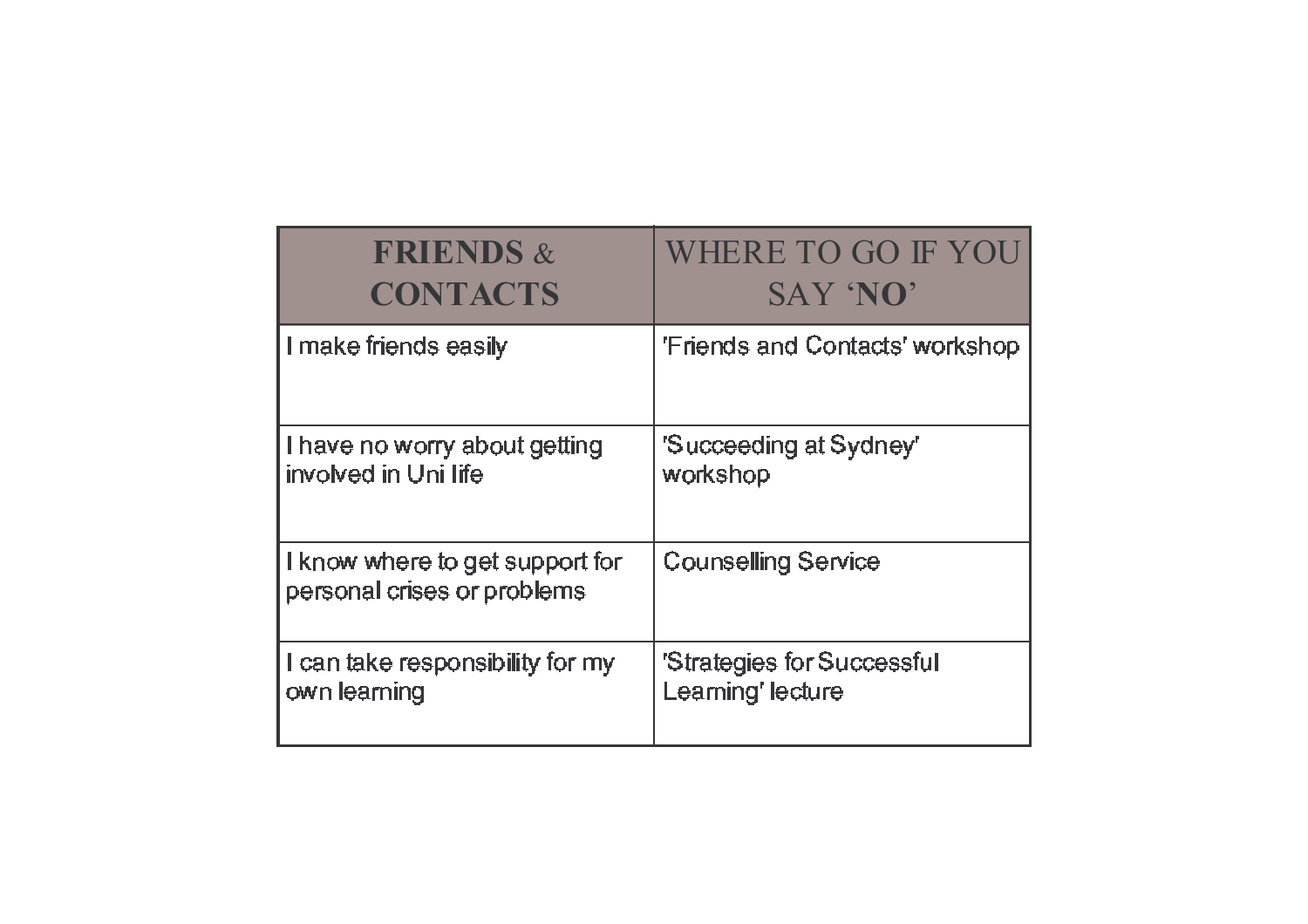| <b>ACADEMIC</b>                                              | WHERE TO GO IF YOU                                                          |  |
|--------------------------------------------------------------|-----------------------------------------------------------------------------|--|
| <b>SURVIVAL SKILLS</b>                                       | SAY 'NO'                                                                    |  |
| I know what 'critical thinking'                              | 'Developing Critical Thinking                                               |  |
| means                                                        | <b>Skills lecture</b>                                                       |  |
| I can express myself well in<br>spoken English               | Learning Centre workshops                                                   |  |
| I consider my written English to<br>be adequate for uni work | 'Successful Essay / Report<br>Writing' lecture<br>Learning Centre workshops |  |
| I know what 'academic honesty'<br>means                      | 'Collaborative Learning' lecture                                            |  |
| I can take good notes when                                   | "Lectures and how to use them"                                              |  |
| listening                                                    | lecture                                                                     |  |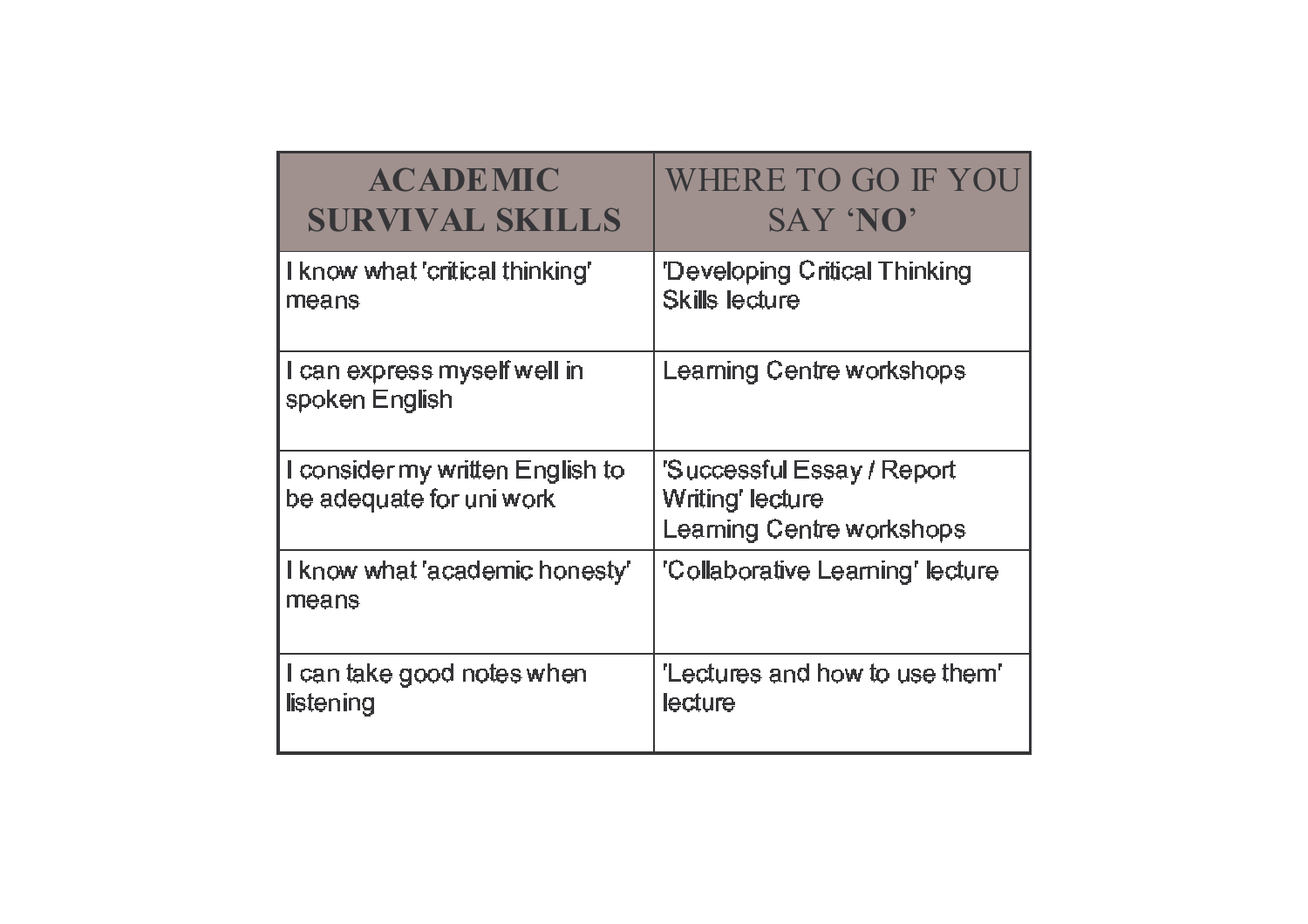| <b>ACADEMIC</b><br><b>SURVIVAL SKILLS</b>           | WHERE TO GO IF YOU<br>SAY 'NO'          |
|-----------------------------------------------------|-----------------------------------------|
| I can take good notes when<br>reading               | Learning Centre workshops               |
| My maths skills are adequate for<br>my course       | Maths Bridging courses in<br>February   |
| I feel comfortable negotiating<br>email and the Web | <b>Computer Access Centres</b>          |
| I have good word-processing<br>skills               | <b>Computer Access Centres</b>          |
| I know how uni libraries work                       | Library tours & information<br>sessions |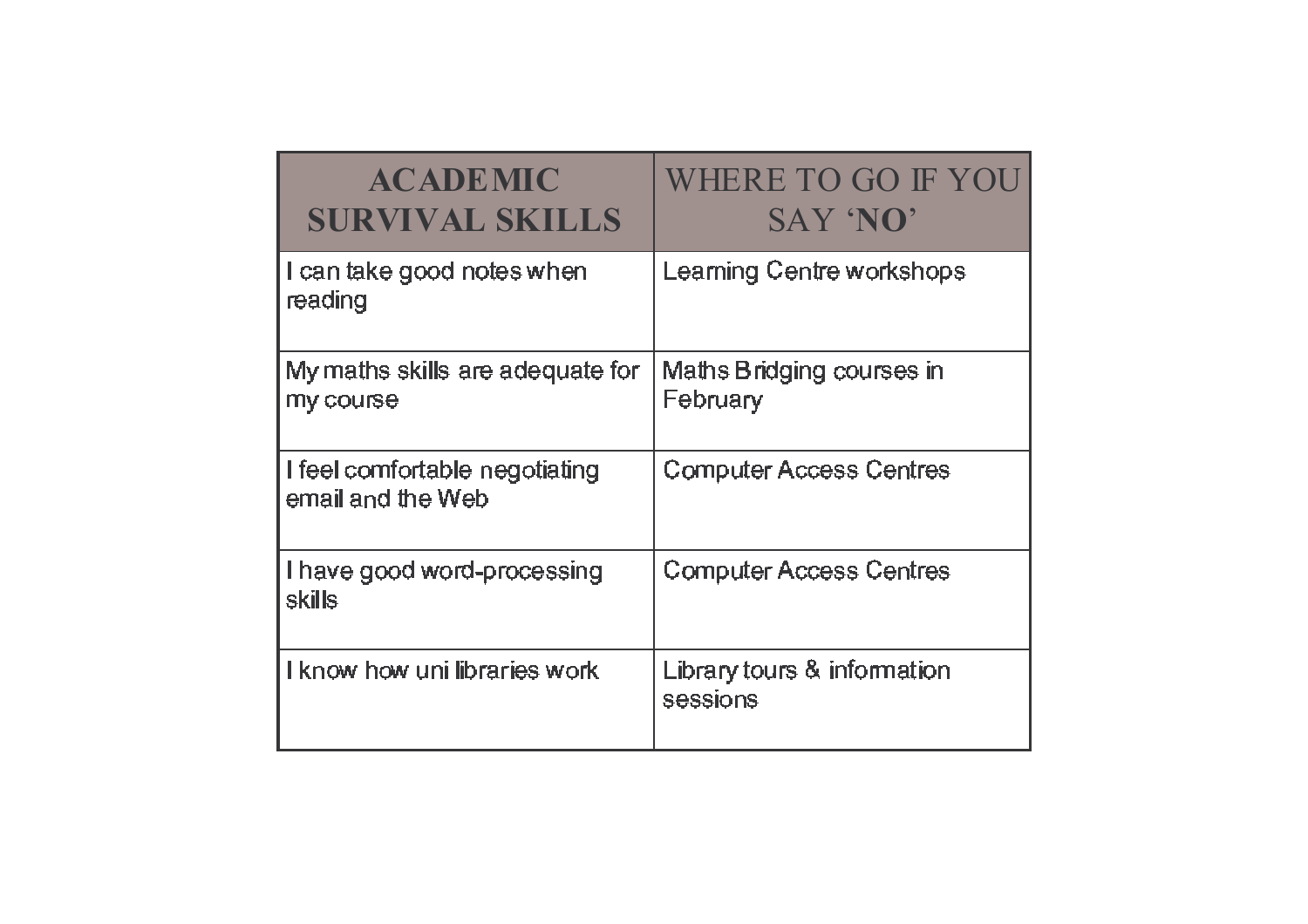| <b>GETTING</b>                                         | WHERE TO GO IF YOU                                                                      |
|--------------------------------------------------------|-----------------------------------------------------------------------------------------|
| ORGANISED                                              | SAY 'NO'                                                                                |
| I am good at getting started on<br>things I have to do | <b>Counselling Service</b>                                                              |
| I am good at managing my time                          | 'Strategies for Successful<br>Learning' lecture<br><b>Counselling Service workshops</b> |
| I can maintain the balance                             | 'Succeeding at Sydney'                                                                  |
| between study, paid work and                           | workshop                                                                                |
| having fun                                             | Counselling Service workshops                                                           |
| I can pay for my textbooks and                         | Financial Assistance Office                                                             |
| course requirements                                    | information sessions                                                                    |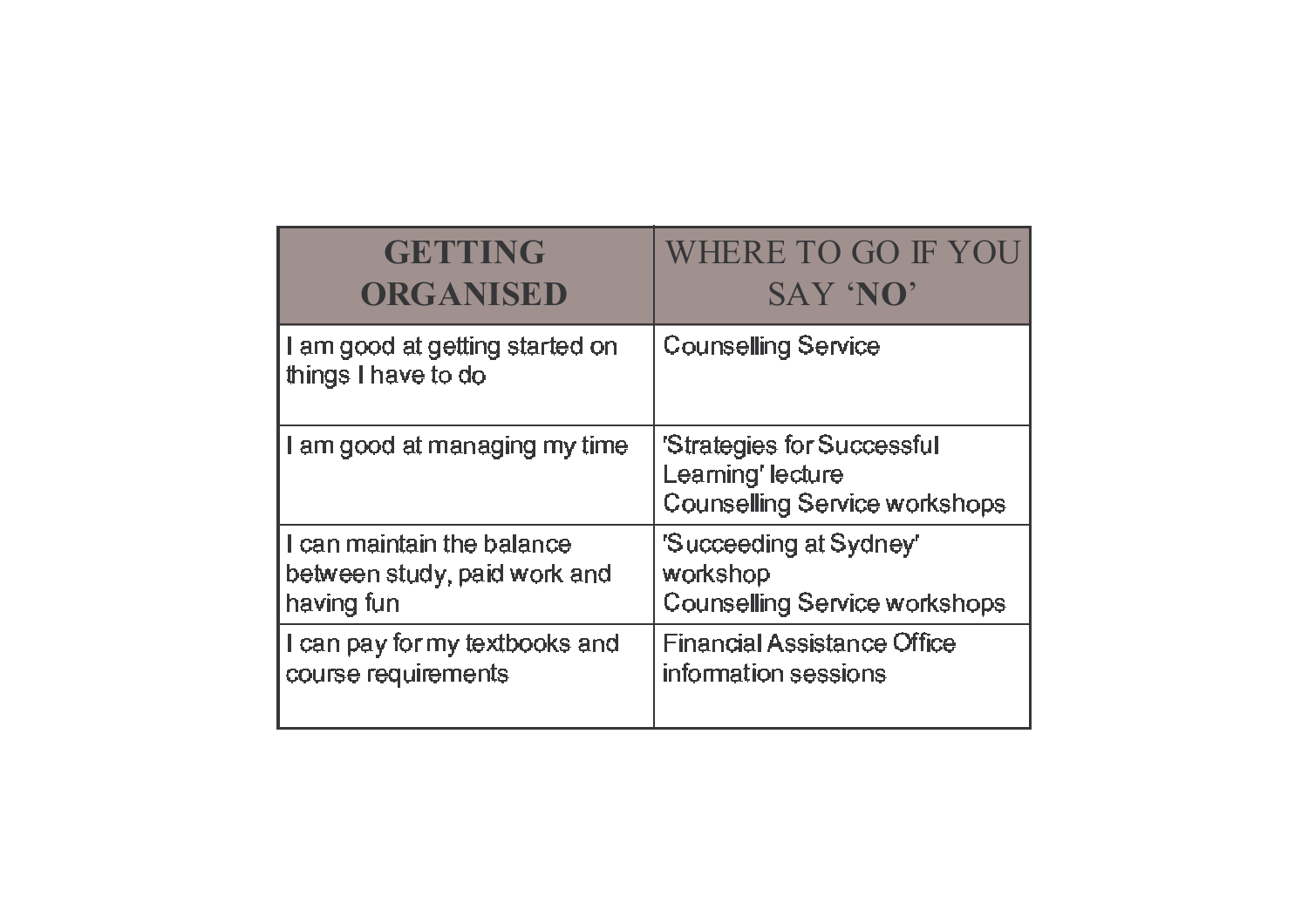| <b>COMMUNICATING</b>                                          | WHERE TO GO IF YOU<br>SAY 'NO'                                                                            |
|---------------------------------------------------------------|-----------------------------------------------------------------------------------------------------------|
| I will feel at ease giving an oral<br>presentation to a group | Learning Centre workshops                                                                                 |
| I can contribute effectively to a<br>team project             | 'Collaborative Learning' lecture                                                                          |
| I feel confident about<br>approaching academic staff          | Find your First Year Coordinator                                                                          |
| I know where to go for<br>information                         | University website<br><b>'Friends and Contacts' workshop</b><br>University Calendar and Student<br>Centre |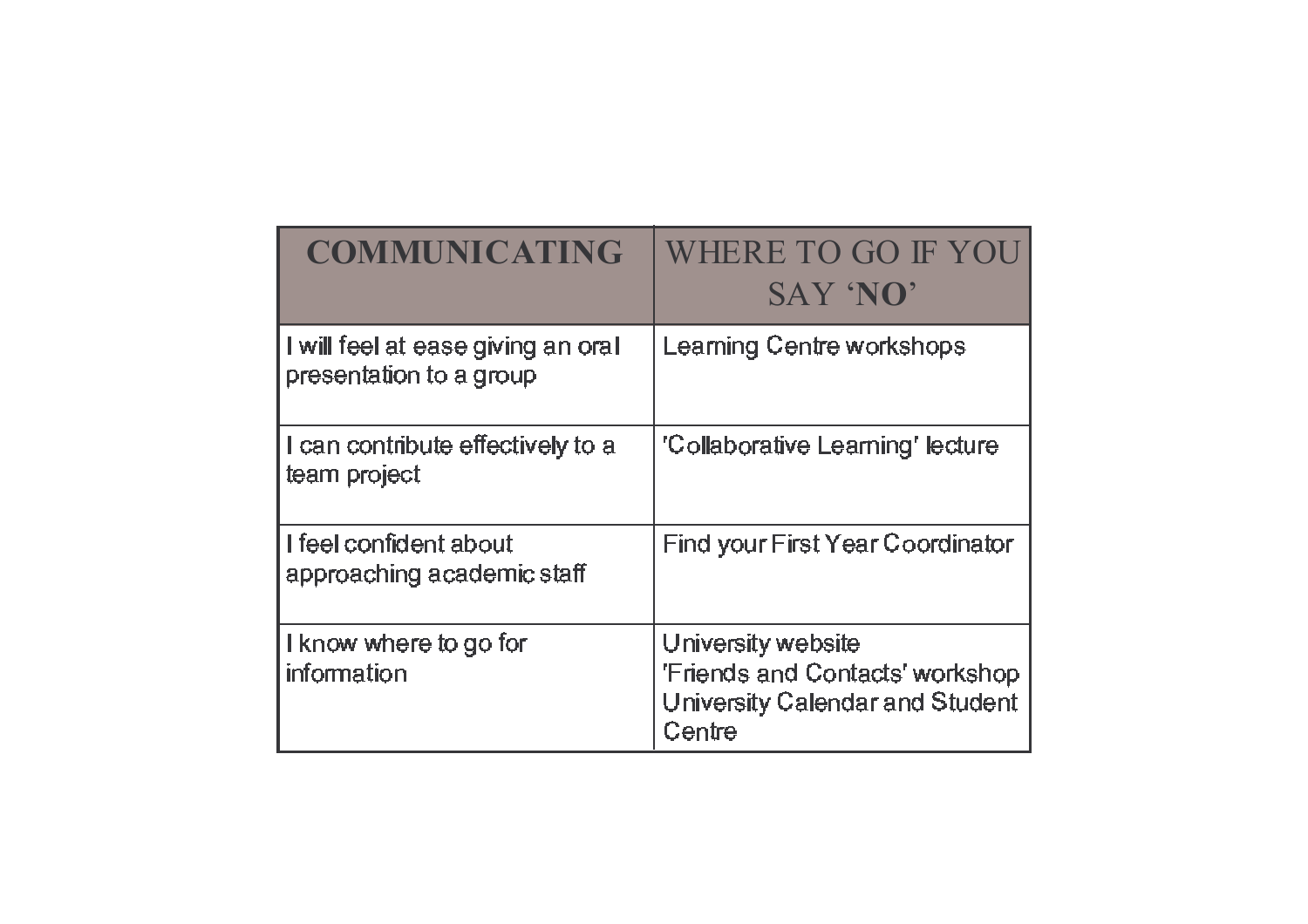## **Transition checklist for lecturers** of first year subjects

Be enthusiastic about your subject: students say that  $\Box$ this makes a great difference in how they engage with their studies.

Smile as you introduce yourself, and provide contact details - phone, email, office consultation hours, and let students know how they should address you.

 $\Box$  Take a few minutes at the start of class to allow students to introduce themselves to a person nearby, maybe asking each other why they chose your subject.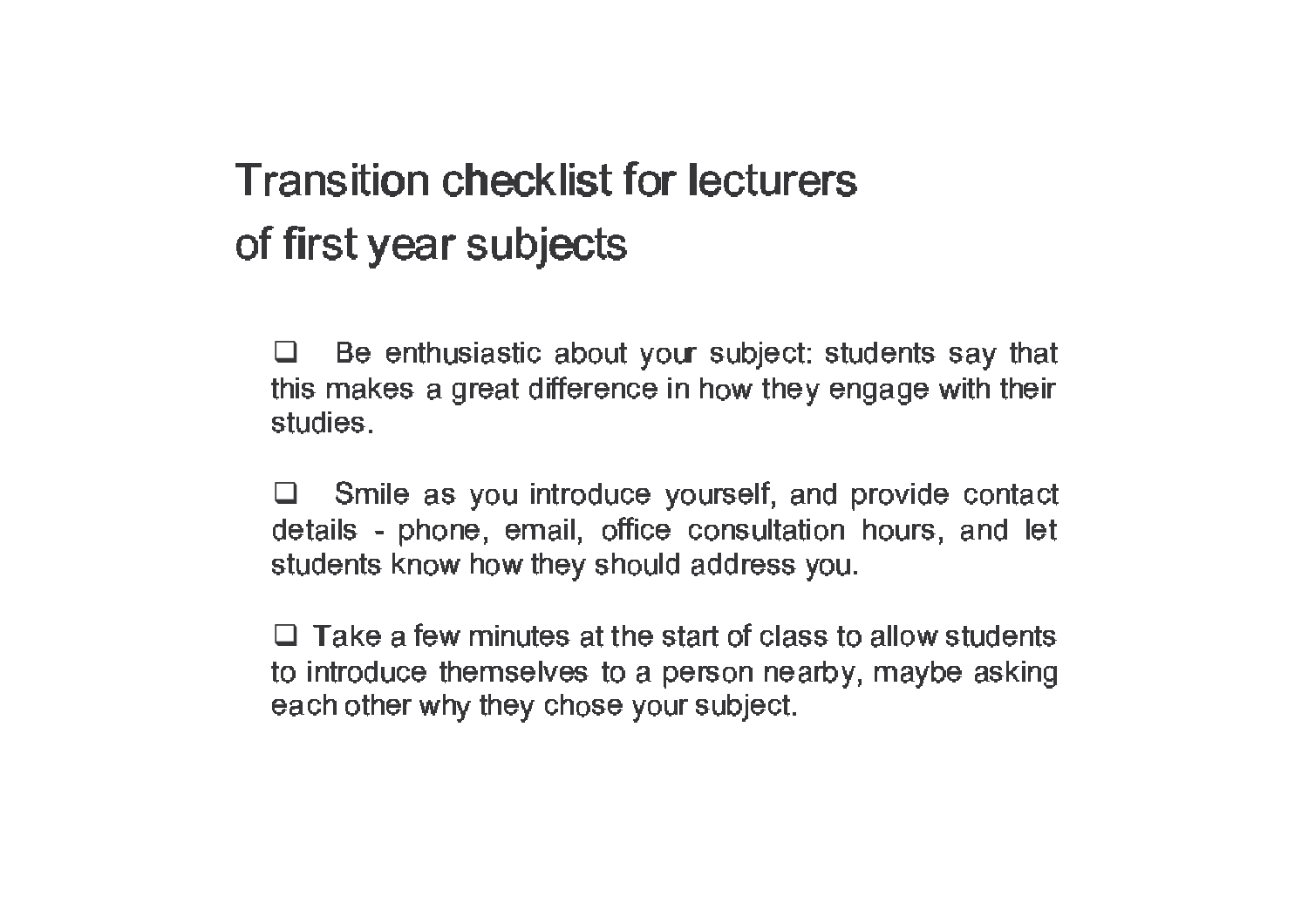Suggest they have a coffee with some of the group in  $\Box$ their next free hour, and use the time to talk about the subject.

Show that you care about students settling in smoothly by offering tips on how to avoid queues for books, getting to locations, getting help when needed etc.

Show a map in PowerPoint or overhead to indicate  $\Box$ where your office is and any other buildings that are relevant to the subject.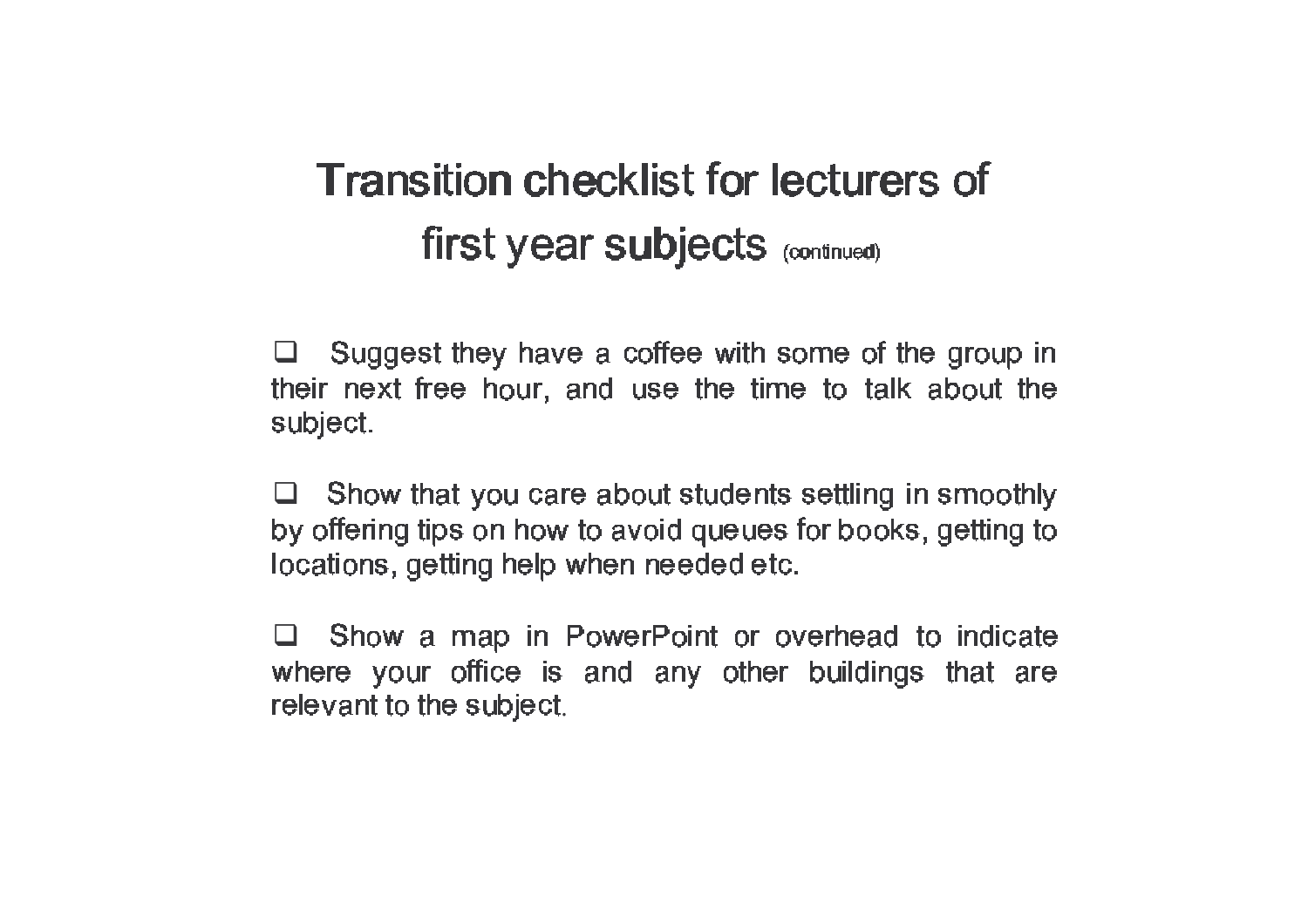Refer to any transition  $\Box$ programs in your faculty/department and encourage them to attend.

Know the background of your group. Have all of your ⊔ students studied your subject area at high school level?

Be thoroughly prepared: this helps with the nerves and  $\Box$ creates a good environment where there is no confusion.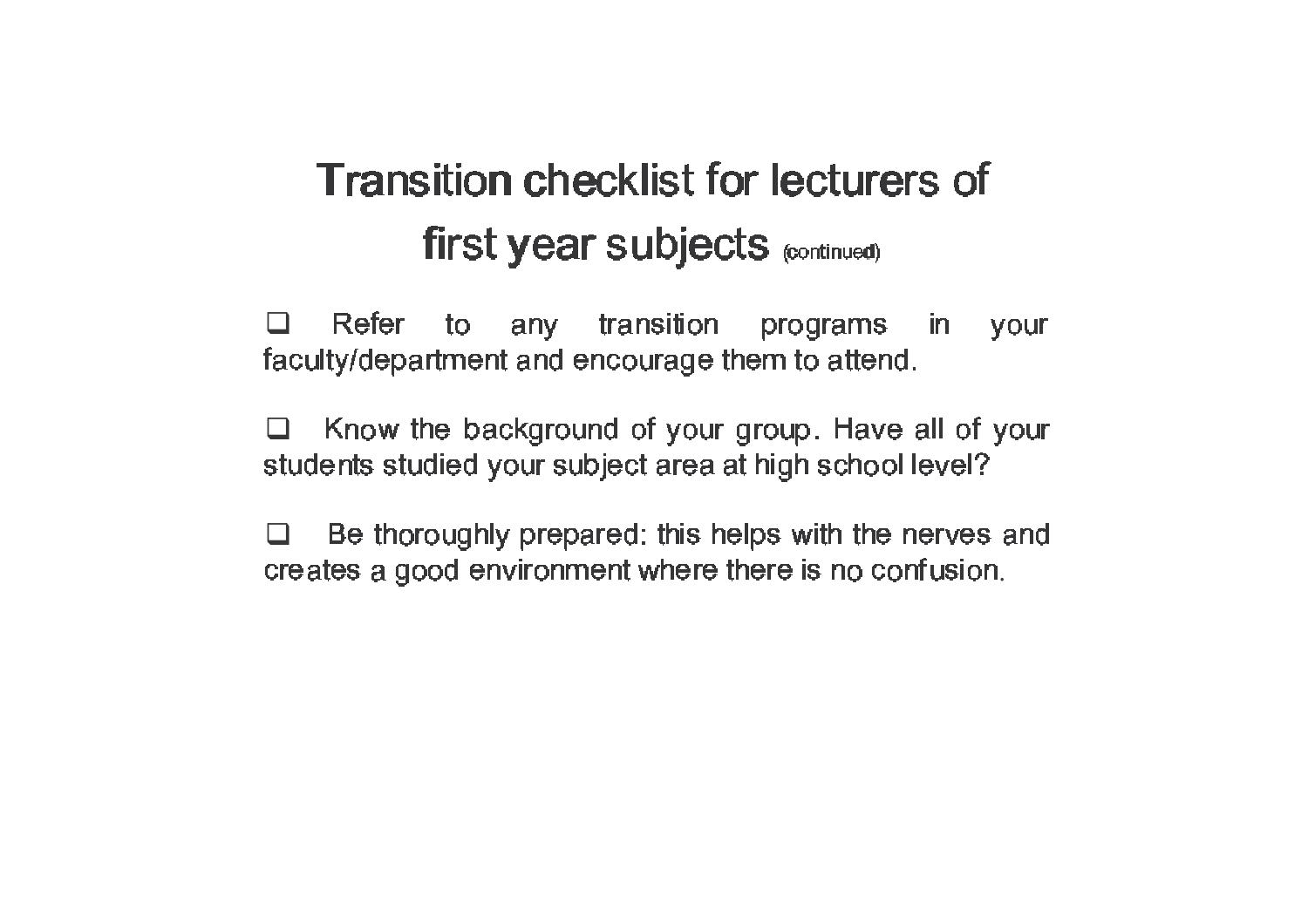Make your expectations of the students very clear. For example:

- What behaviour do you expect of them in lectures?
- Are there questions, discussion times or activities in your lectures?
	- What time commitment is needed in this subject?
- Do you expect them to read everything on the reading list each week?
	- Should they do any follow up after the lecture?
- Do you like to be approached after the lecture, or in office hours only?
	- Is it okay to contact you by email?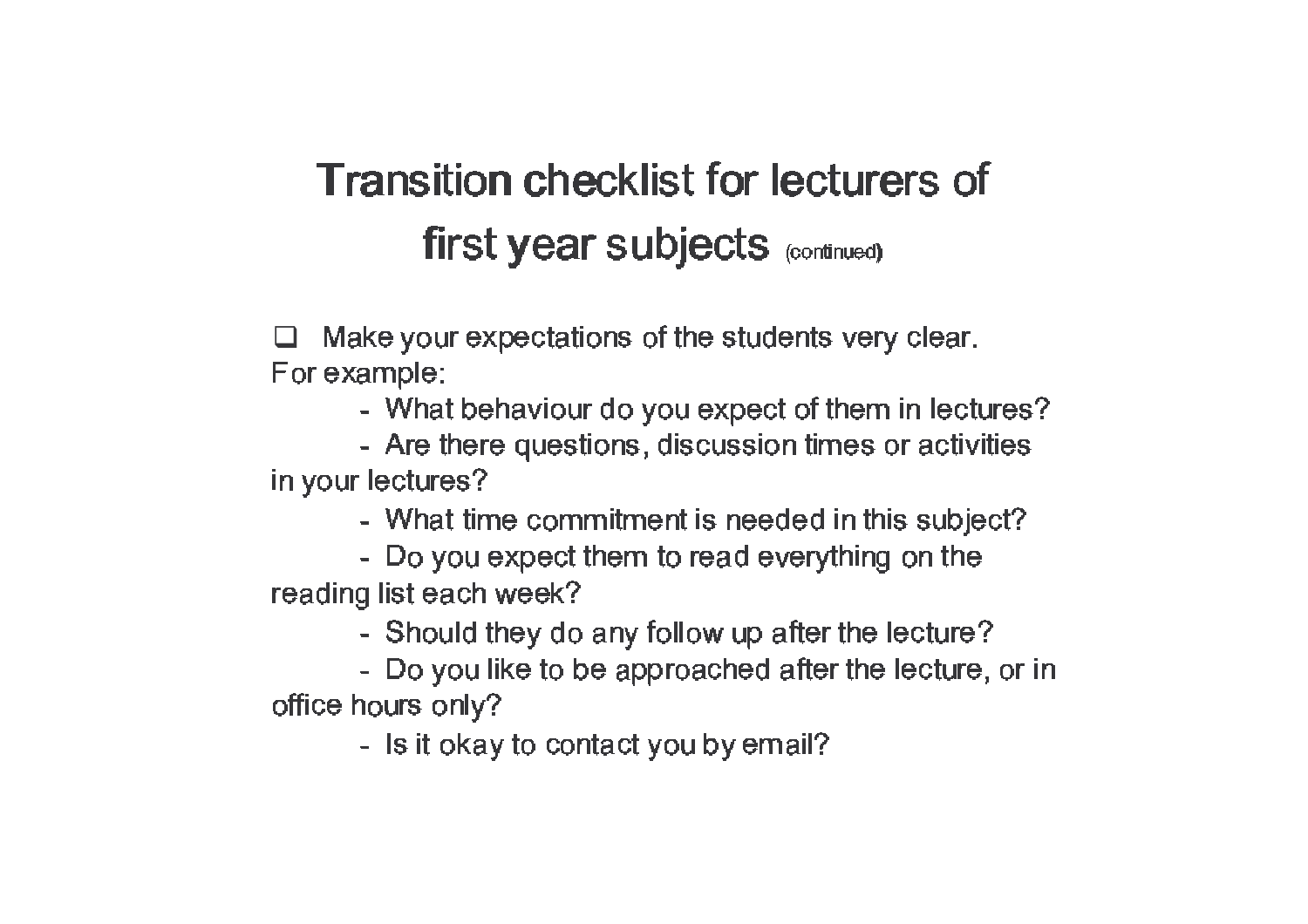$\Box$  Try to include an early feedback task in your subject; first year students find it difficult to gauge how they're going when they start tertiary study.

Keep your subject homepage up to date and engaging;  $\Box$ students appreciate using the web as a study and communications resource.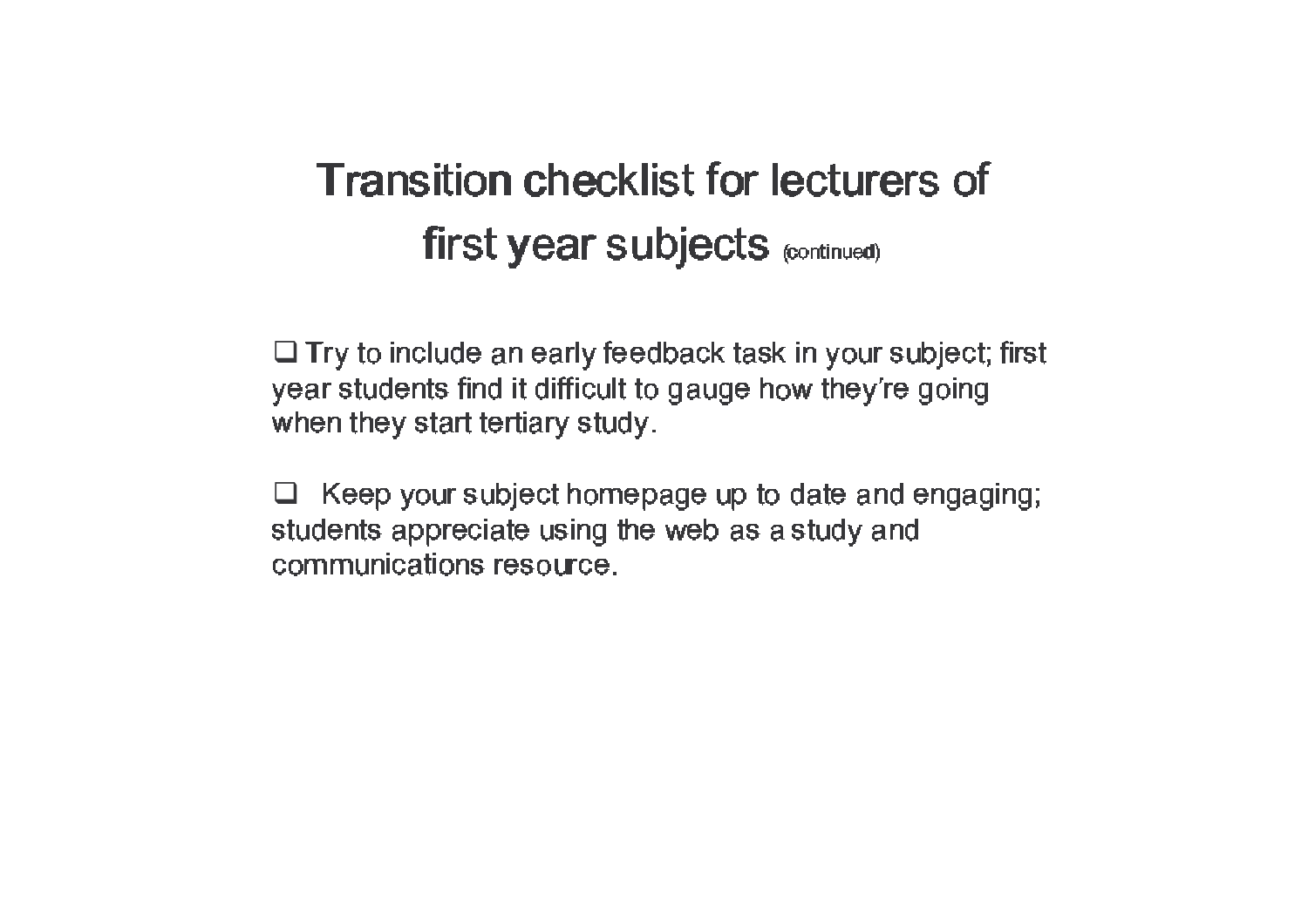- · Situational
- · Dispositional
- · Epistemological
- · Institutional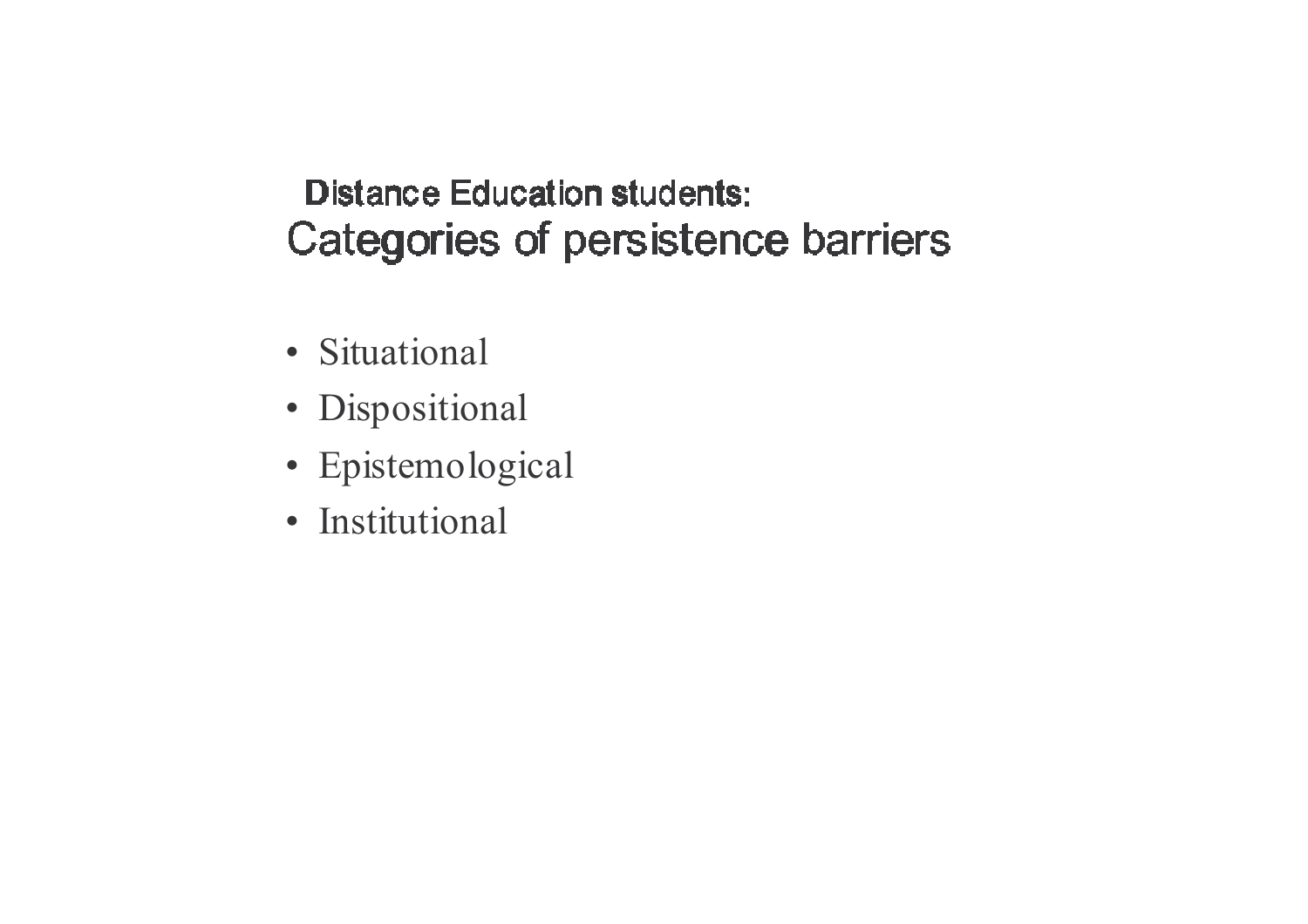**Situational** 

- poor family support  $\Diamond$
- lack of free time  $\bullet$
- change in circumstances  $\bullet$
- took more time than expected
- study not related to job  $\bullet$
- money problems  $\Diamond$
- problem with study environment  $*$ 
	- common to both persisters and non-persisters  $\bullet$
	- mentioned by only non-persisters  $\Diamond$
	- mentioned only by persisters  $\ast$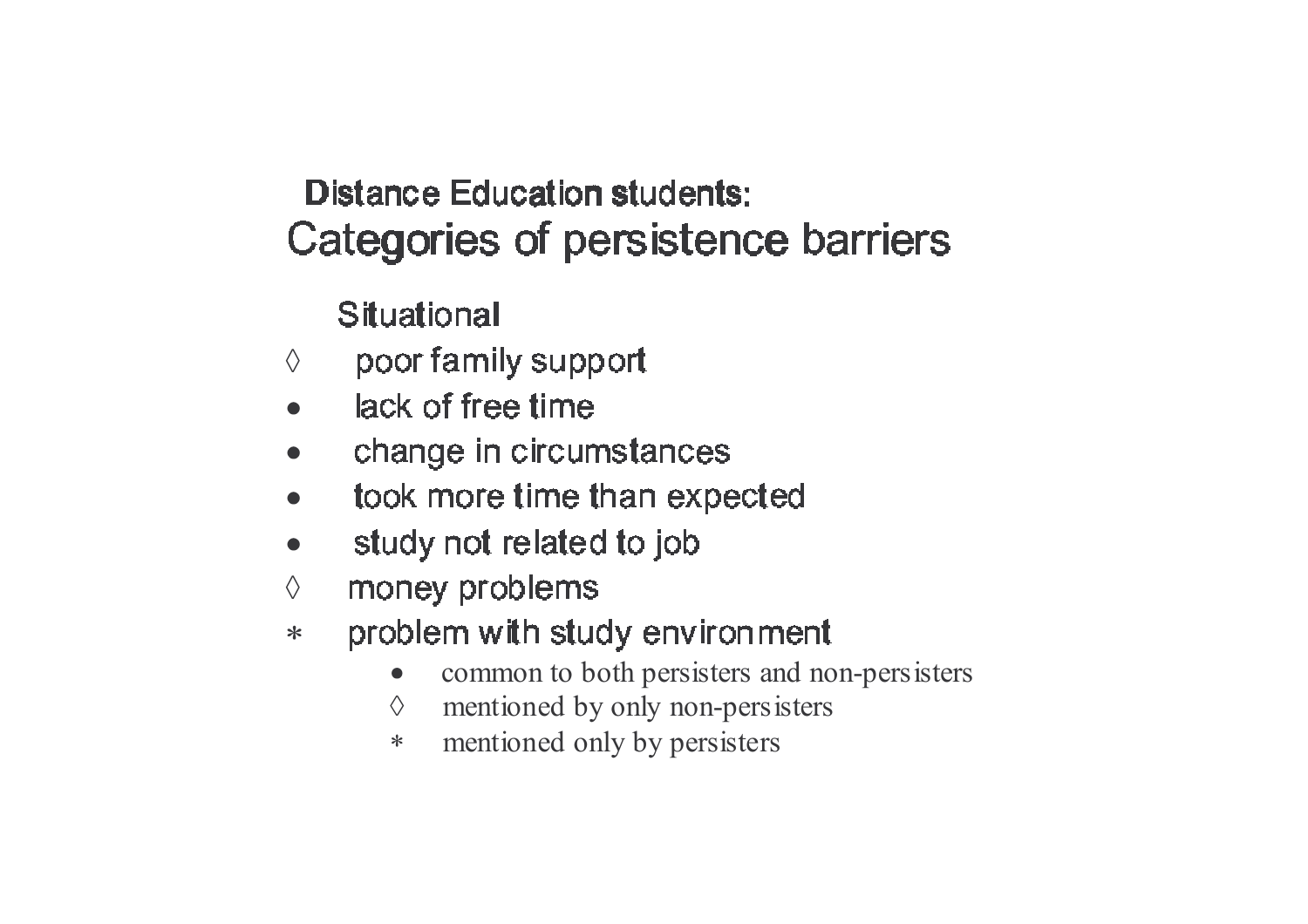**Dispositional** 

- personal study problems  $\Diamond$
- unclear goals  $\ast$
- time management problems  $\ast$

- common to both persisters and non-persisters  $\bullet$
- mentioned by only non-persisters  $\Diamond$
- mentioned only by persisters  $\ast$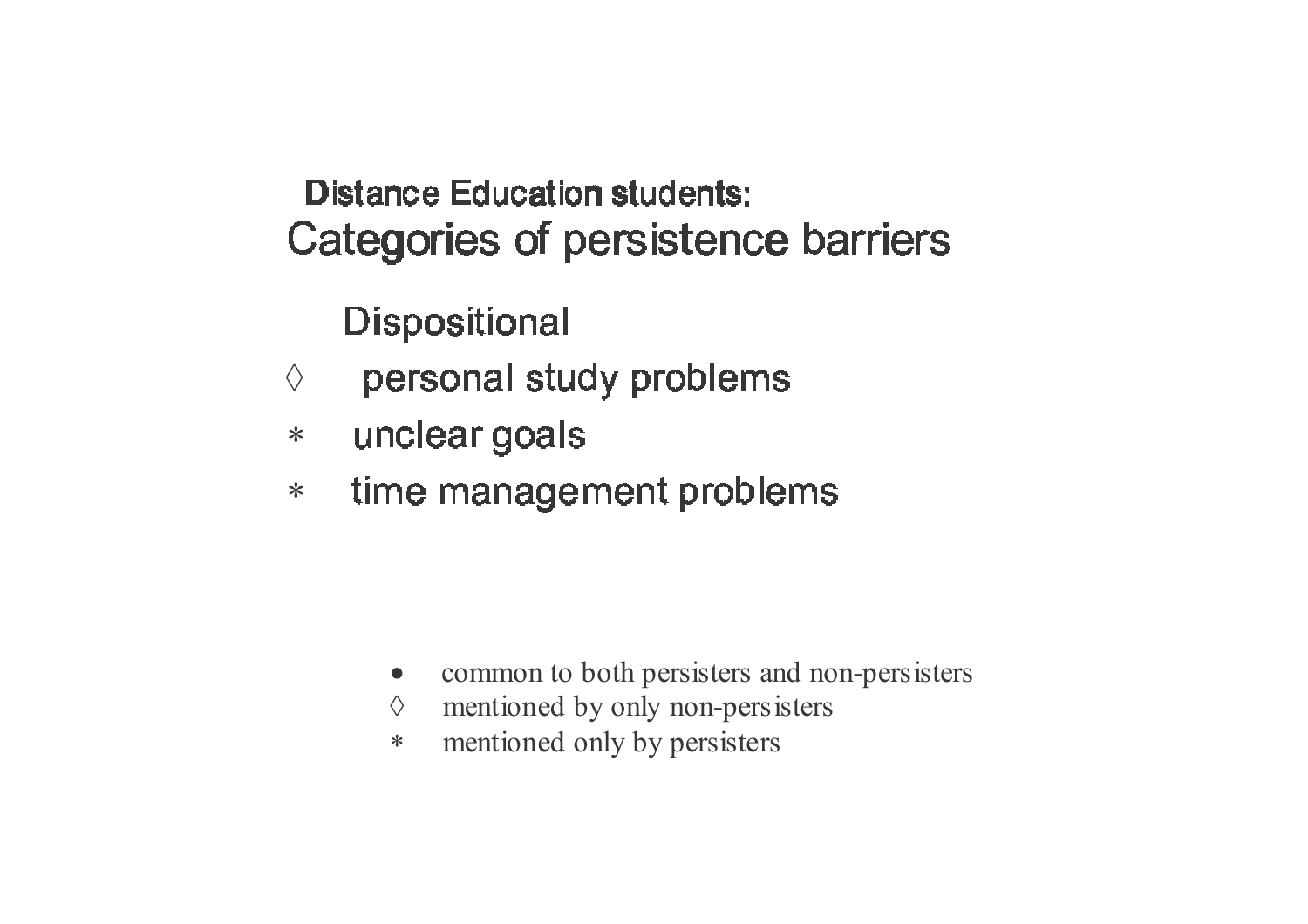Epistemological

- difficult content/discipline mismatch  $\bullet$
- mismatch in assessment requirements  $\Diamond$
- course too management orientated  $\Diamond$
- course not hands-on enough  $\bullet$
- course focus lacked personal relevance  $\Diamond$ or interest
- subjects offered were not those desired ♦
- lacked prerequisite knowledge  $\ast$ 
	- common to both persisters and non-persisters  $\bullet$
	- mentioned by only non-persisters  $\Diamond$
	- mentioned only by persisters  $\ast$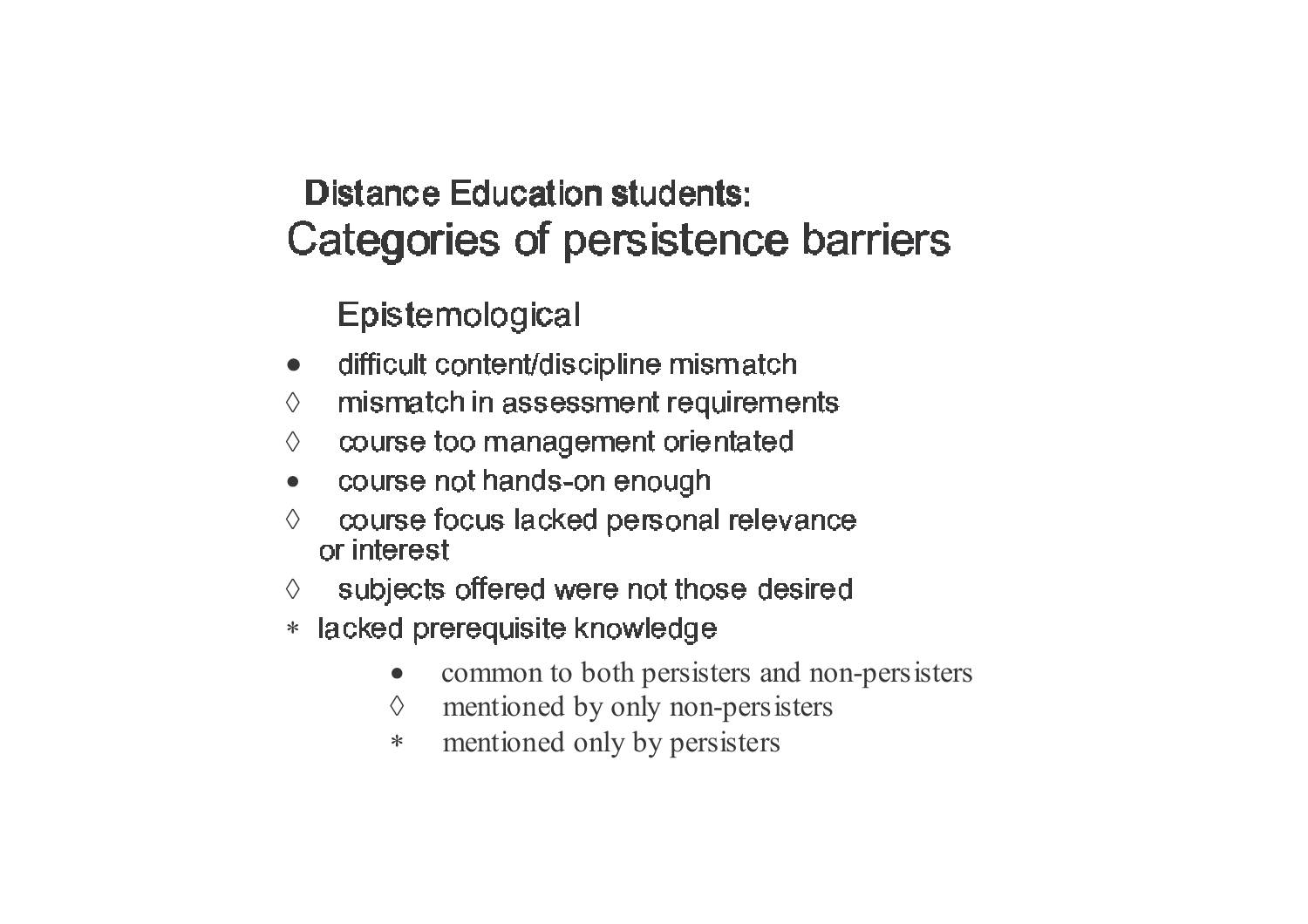#### istana – Fabrastian atrakan z ta zozain z utwrze internacy kandara

- • $\bullet$  problems with course schedule and pacing
- • $\bullet$  learning materials arrived late
- •E FSN VAN DIE GEWENDE EIN DIE GESTE DE GESTE DIE GESTE DIE GESTE DIE GESTE DIE GESTE DIE GESTE DIE GESTE DIE G
- •E FSN VAN DE FERNANDISE EN DE FANGRE IS AFNANDISE EN DE FERNANDISE EN DE FANGRE IS DE FANGRE IS DE FANGRE IS D  $\mathbf{L} = \mathbf{L} = \mathbf{L} \mathbf{L}$  and  $\mathbf{L} = \mathbf{L}$
- •• course focus and expectations not clea
- • $\bullet$  missed contact with other students
- •E F VWMe E]WQMCSLNMN ILSQS ILM
- ∗problems getting academic to call back
- $\bullet$  $\bullet$  course content was duplicated
- •course content was wrong/outdated
- •• difficulty with residential schools
- • $\bullet$  problems with additional resources
- $\bullet$  $\bullet$  unit design and quality issues
- ∗bureaucratic bungling
- ∗\* confusing changes to course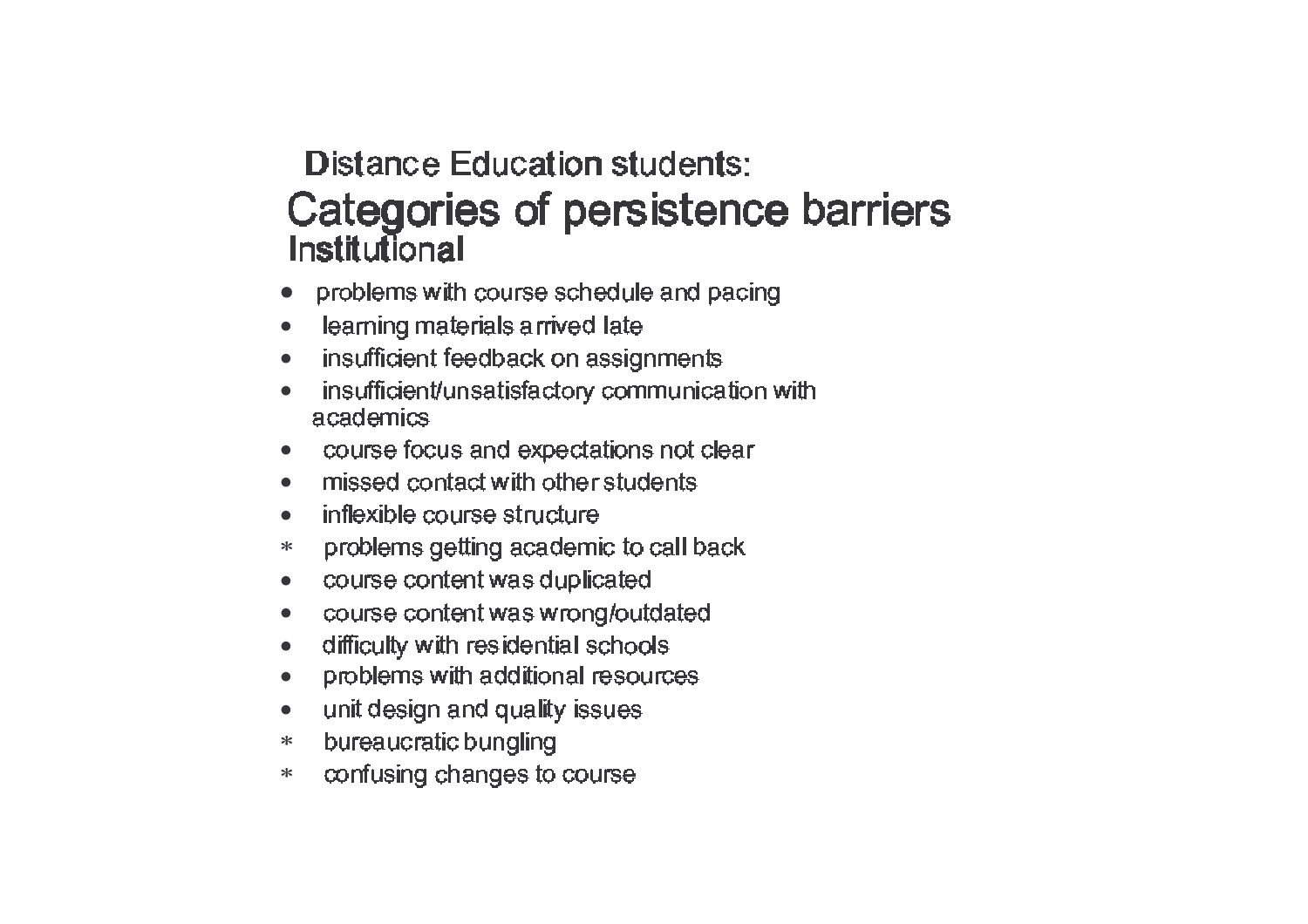### In the last decade...

· GOOD NEWS

universities have responded by having major shifts in policy and practice

• BAD NEWS

more students, bigger classes, less contact, higher staff workloads, higher fees, students spend more time in paid employment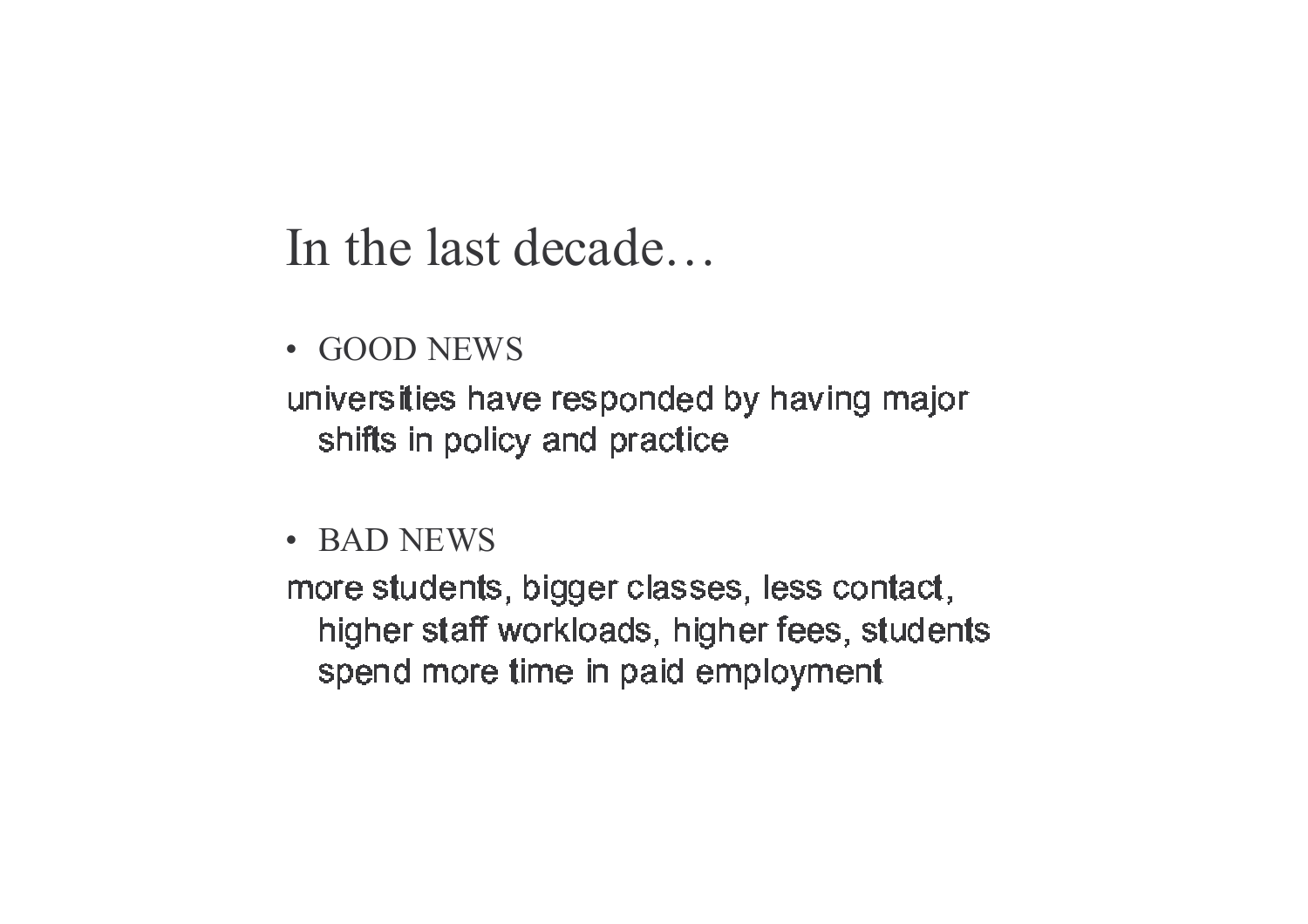

### **First Year** in Higher **Education Conference**

#### 9th FYHE CONFERENCE 12 - 14 JULY 2006, **GRIFFITH UNIVERSITY, Australia.**

First Year in Higher Education Conference 2004: Dealing with Diversity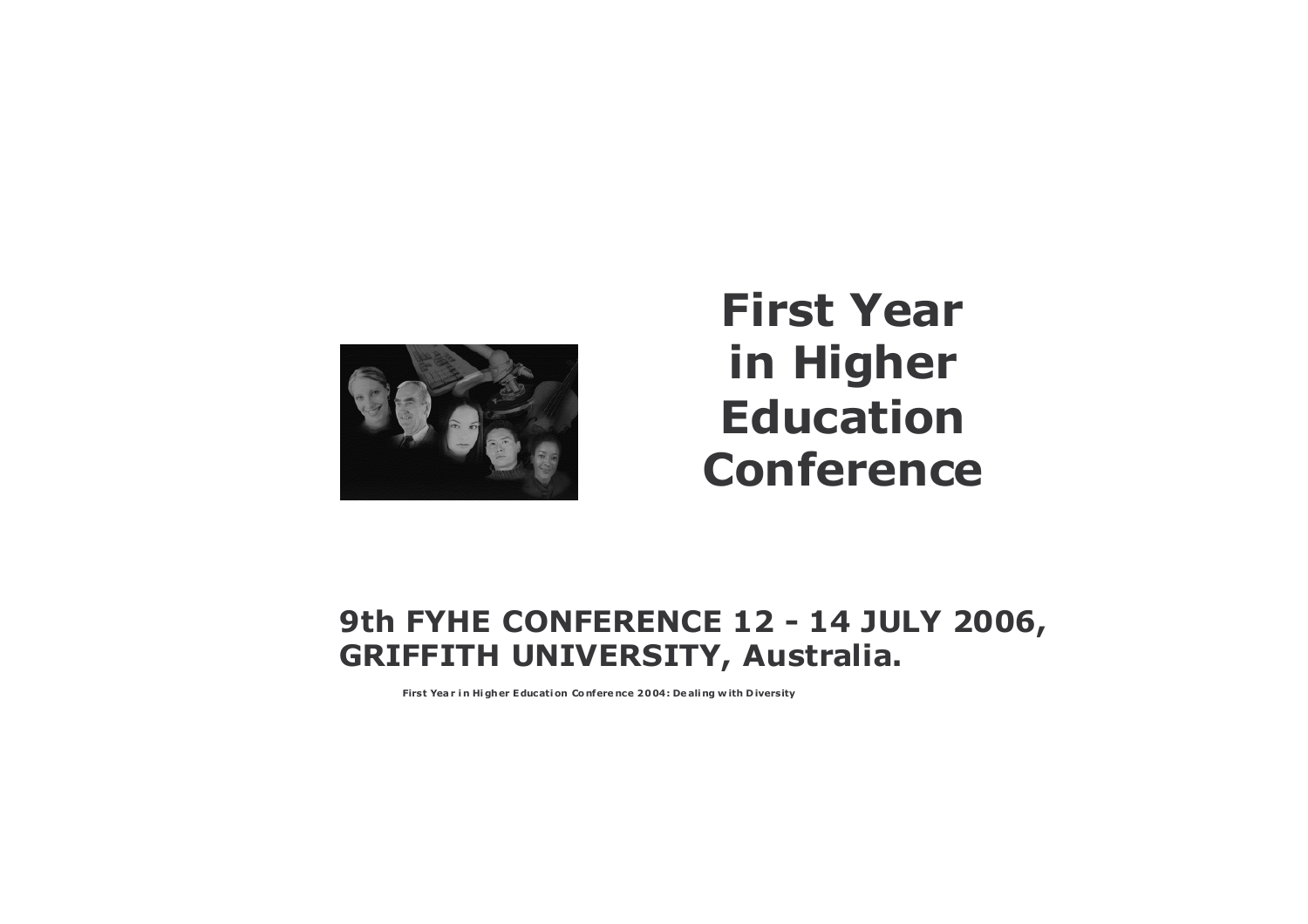

18th Snternational<br>Conference on<br>The Eirst-Year Experience®

11-14 JULY 2005<br>UNIVERSITY OF SOUTHAMPTON SOUTHAMPTON, ENGLAND

http://www.sc.edu/fye/events/international/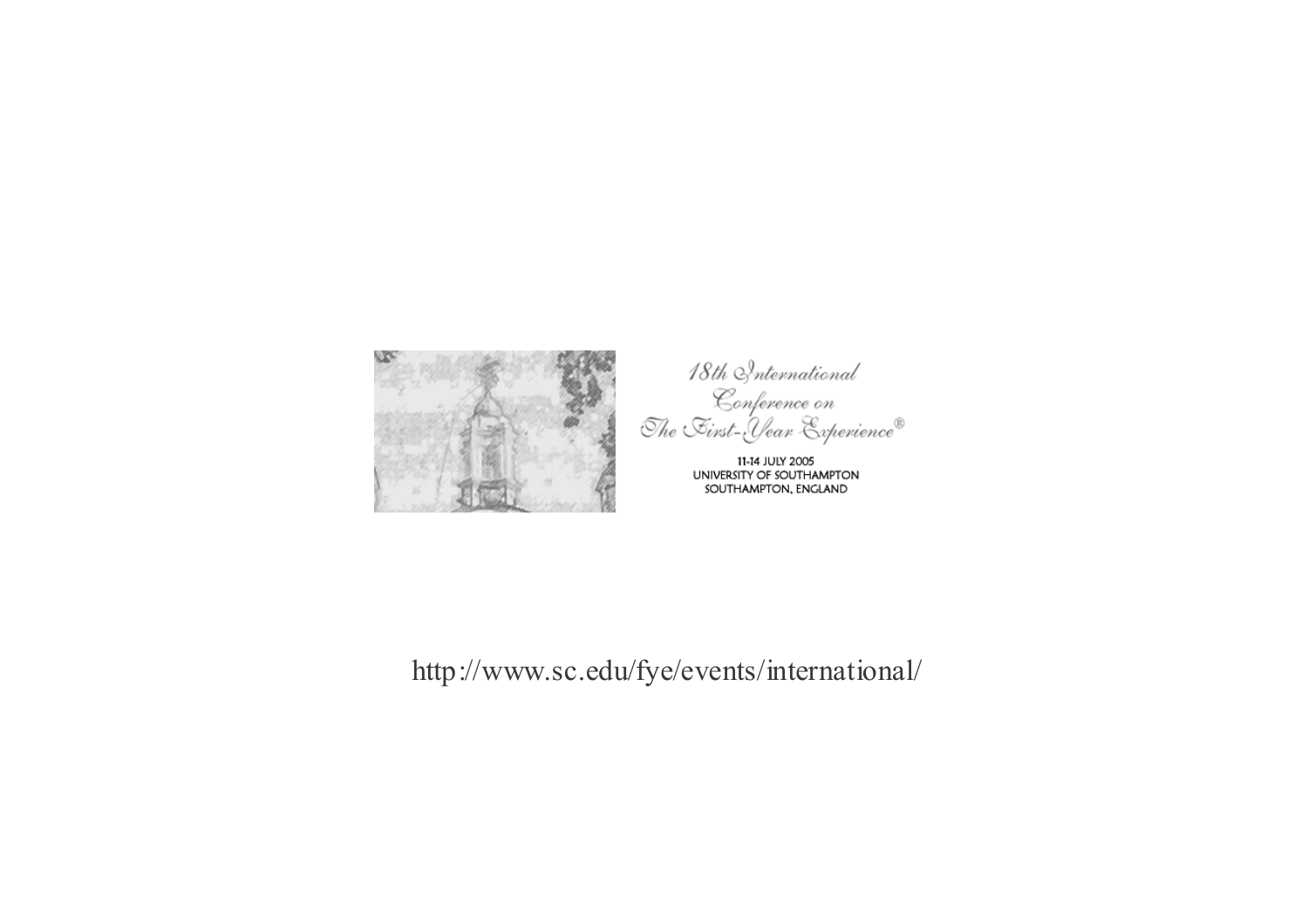What we know...

- students entering tertiary education for the first time are increasingly diverse;
- academic staff's expectations of new students' abilities and knowledge are often unrealistic, and some students discontinue as a result of pressures arising from this mismatch;
- having a sense of purpose and a belief in one's ability is related to student commitment and satisfaction;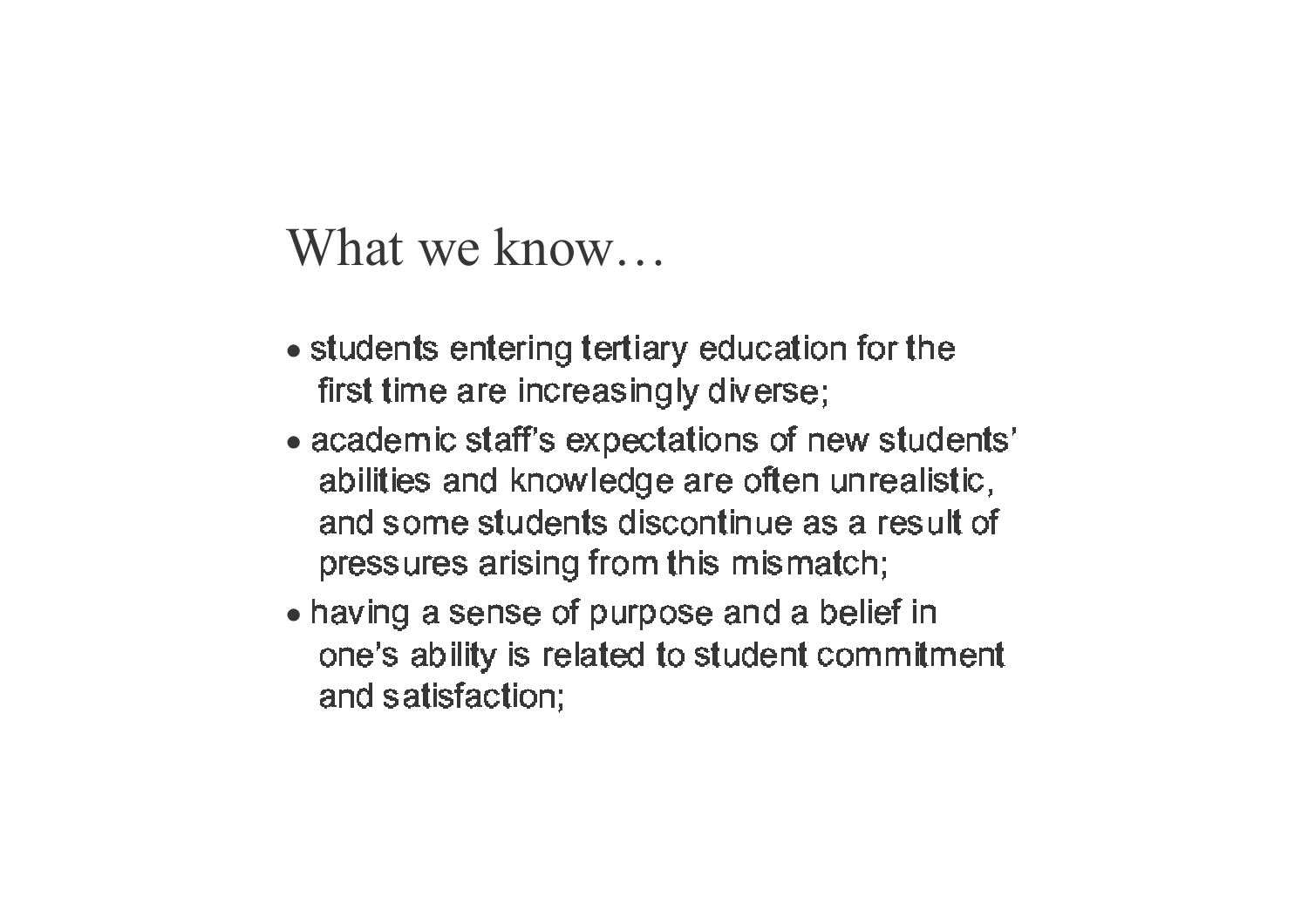What we know...

- students are prepared to take responsibility for their own learning, provided that they feel supported by the institution;
- students whose learning takes place in learning communities rather than in large classes are more likely to persist and to succeed;
- students' sense of being socially and academically integrated is a critical factor affecting persistence and success.